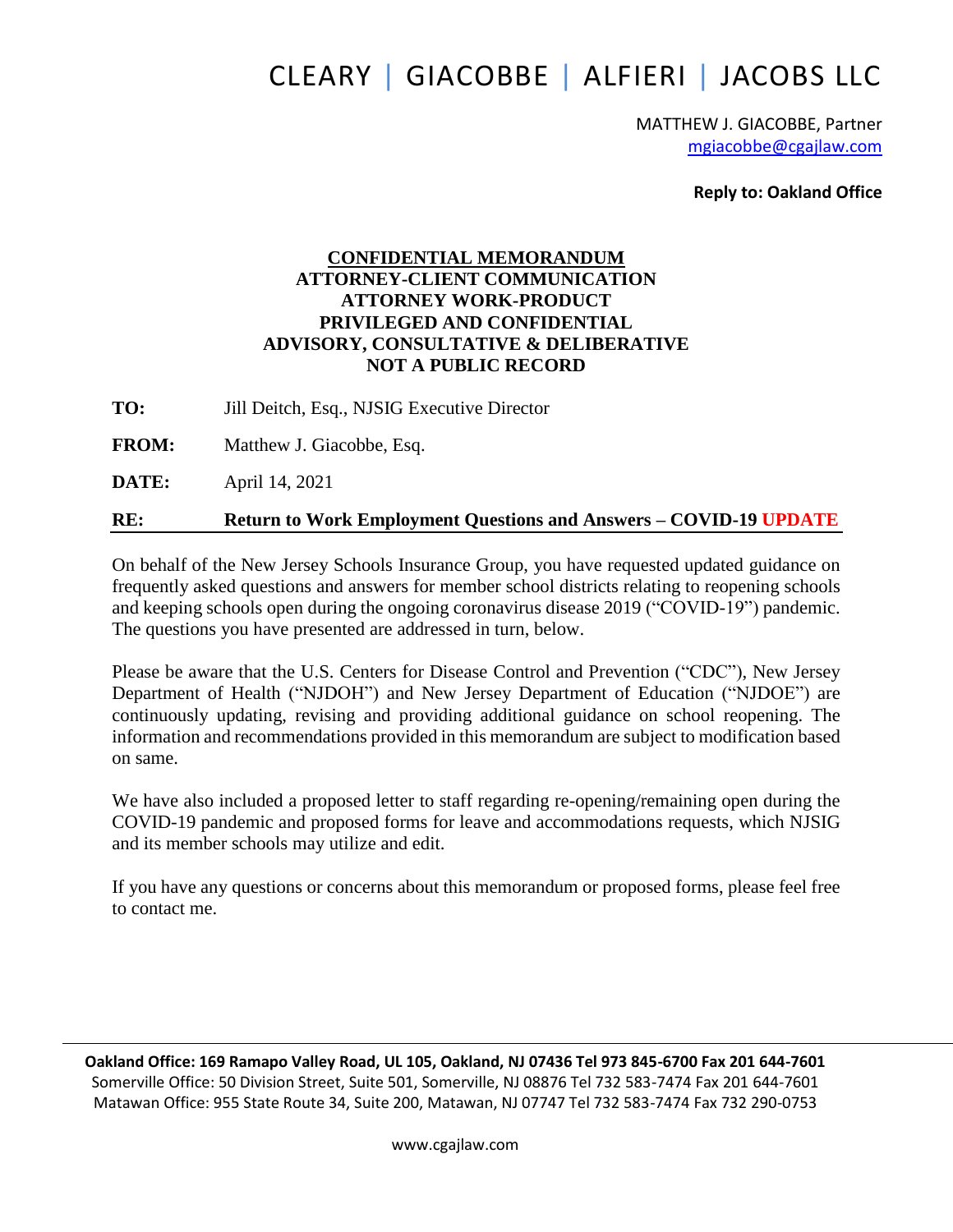#### **COVID-19 EMPLOYMENT QUESTIONS**

**1. A BOE staff member is at an increased risk for severe illnessfrom the coronavirus disease 2019 ("COVID-19"), as identified by the U.S. Centers for Disease Control and Prevention ("CDC"), <sup>1</sup> and they have been advised by a health care provider to self-quarantine indefinitely.**

#### **a. Is the district under any obligation to allow the staff member to work remotely/virtually during the period of indefinite self-quarantine recommended by the health care provider?**

Yes, under the Americans with Disabilities Act of 1990 (the "ADA") and the New Jersey Law Against Discrimination (the "LAD"), employers who fail to provide reasonable accommodations to people with disabilities may be found liable for discrimination. See Failla v. Passaic, 146 F.3d 149, 154 (3d Cir. 1998). Under the ADA, when an employee notifies an employer of their disability and requests an accommodation, employers are obligated to engage in a good faith interactive process with them to identify reasonable accommodations. See Taylor v. Phoenixville Sch. Dist., 184 F.3d 296, 319 (3d. Cir. 1999). In fact, an employer must consider in good faith the employee's input prior to arriving at an accommodation for the employee's disability. Lewis v. Univ. of Pa., 779 Fed. Appx. 920, 923 (3rd Cir. 2019). Employees with underlying and serious health conditions may request leave and/or accommodations during the COVID-19 pandemic.

If an employee is identified as being "particularly vulnerable to COVID-19" by their health care provider, then the employee may be considered to have a "disability" or "handicap" under the ADA and LAD, respectively. As such, the employee may request leave or a reasonable accommodation for that reason. Once the School District is notified of an employee's request or once the School District becomes aware that an employee may need an accommodation, then the School District must begin to engage with the employee in good faith to identify a reasonable accommodation for the employee. To engage in the interactive process, we recommend requiring employees who request leave and/or an accommodation to fill out a form describing their needs and specific request.

#### **b. What State or federal benefits is the staff member entitled to?**

#### *Voluntarily Providing FFCRA Leave*

 $\overline{\phantom{a}}$ 

Employers are no longer required to provide Families First Coronavirus Response Act ("FFCRA") leave after December 31, 2020. In December 2020, the Federal Government removed the mandatory requirement for employers to provide FFCRA leave after December 31, 2020 but extended FFCRA tax credits for certain private employers who voluntarily provide FFCRA through March 31, 2021. See Consolidated Appropriations Act of 2021, Section 286.

 $1$  The CDC advises that older adults, pregnant people and people with certain underlying medical conditions are at increased risk for severe illness from COVID-19. See [https://www.cdc.gov/coronavirus/2019-ncov/need-extra](https://www.cdc.gov/coronavirus/2019-ncov/need-extra-precautions/index.html)[precautions/index.html.](https://www.cdc.gov/coronavirus/2019-ncov/need-extra-precautions/index.html)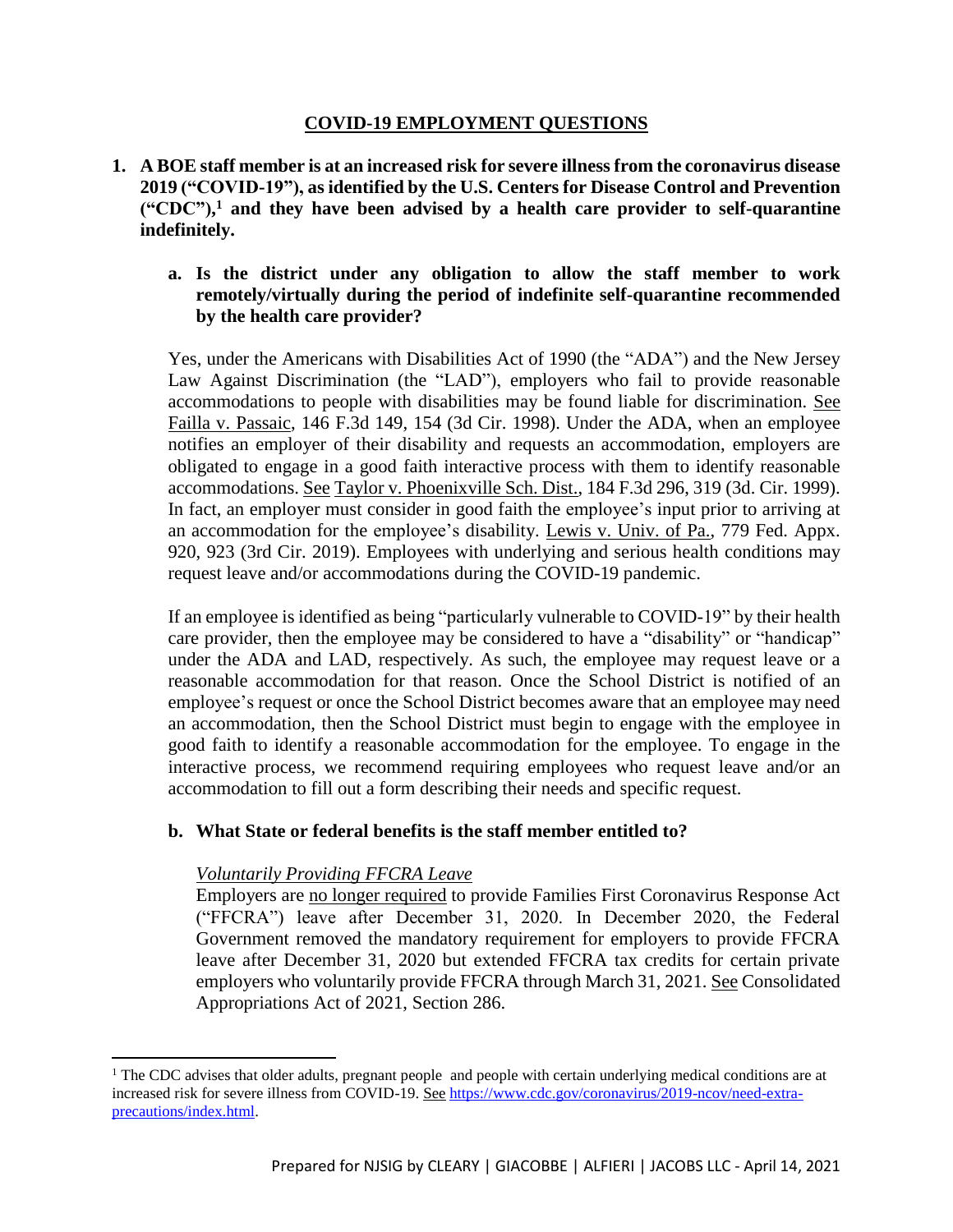The American Rescue Plan Act of 2021 ("ARPA") does not renew the requirement for employers to provide FFCRA leave after December 31, 2020 but further extends the tax credits for private, state and local government employers who voluntarily provide FFCRA leave from April 1, 2021 through September 30, 2021. See ARPA, Section 3131(h) and Section 3132(h).

Accordingly, local government employers who voluntarily provide FFCRA leave to employees from April 1, 2021 through September 30, 2021 may be eligible for reimbursement through a tax credit. The U.S. Department of Labor ("USDOL") has not issued guidance on the procedures for this reimbursement.

Employers who voluntarily provide FFCRA leave must follow the new antidiscrimination rule, which provides that employers must provide FFCRA leave to all employees and may not discriminate (1) in favor of highly compensated employees, (2) full-time employees, or (3) on the basis of the employment tenure of the employee.

The ARPA also prevents an employer from picking and choosing which qualifying reasons under the FFCRA it wishes to recognize or extend to employees. If an employer chooses to provide Emergency Paid Sick Leave or Emergency Paid Family Leave or both to employees, the employer must provide the leave as if required under the FFCRA. See ARPA, Section  $3131(c)(2)(B)$  and Section  $3132(c)(2)(B)$ .

The ARPA disqualifies employers from receiving tax credits if they violate FFCRA anti-retaliation or nondiscrimination rules described above.

*Expansion of Covered Reasons for Voluntarily Providing Emergency Paid Sick Leave* The FFCRA established the Emergency Paid Sick Leave Act, which required employers to provide fully and partially paid sick leave to all employees who were unable to work or telework due to a need for leave under the following 6 categories:

- 1. The employee is subject to a federal, state or local quarantine or isolation related to COVID-19;
- 2. The employee has been advised by a healthcare provider to self-quarantine;
- 3. The employee is experiencing COVID-19 symptoms and seeking a diagnosis;
- 4. The employee is caring for an individual who is subject to quarantine or is self-quarantining;
- 5. The employee is caring for a child whose school or place of care is closed (or child care provider is unavailable) because of COVID-19; or
- 6. The employee is experiencing any other substantially similar condition specified by the U.S. Secretary of Health and Human Services.

The ARPA adds 3 additional covered reasons for providing Emergency Paid Sick Leave, see ARPA, Section  $3131(c)(2)(A)(i)$ , including:

- 7. The employee is seeking or awaiting the result of a COVID-19 test or diagnosis when the employee has either been exposed to COVID-19 or the employer has requested the test or diagnosis;
- 8. The employee is obtaining a COVID-19 immunization; or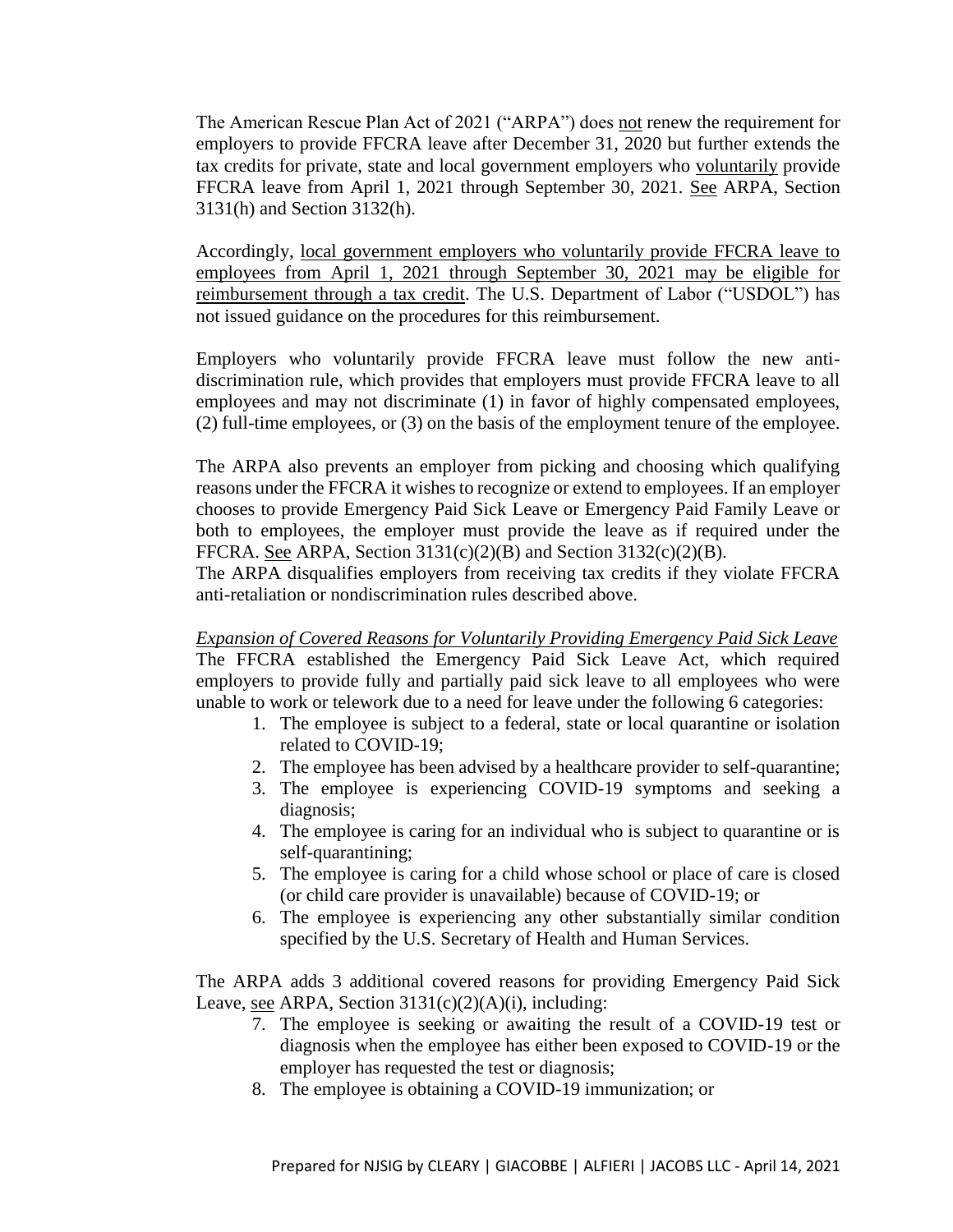9. The employee is recovering from an injury, disability, illness or condition related to the COVID-19 immunization.

These 3 additional covered reasons apply to employers who voluntarily choose to provide Emergency Paid Sick Leave to employees from April 1, 2021 through September 30, 2021.

Emergency Paid Sick Leave provided under the 3 additional covered reasons would be paid out at the employee's regular rate of pay (up to \$511 per day).

## *Expansion of Covered Reasons for Voluntarily Providing Emergency Paid Family Leave*

The FFCRA established the Emergency Family and Medical Leave Expansion Act, which required employers to provide partially paid family leave to eligible employees who were unable to work or telework to care for a minor child whose school or place of care was closed or unavailable due to COVID-19. Any Emergency Paid Family Leave taken counts toward an employee's total Family and Medical Leave Act ("FMLA") benefits.

The ARPA permits employers to provide Emergency Paid Family Leave for any of the covered reasons provided under the Emergency Paid Sick Leave Act, including the additional covered reasons added under the ARPA. See ARPA, Section  $3132(c)(2)(A)(i)$ .

Emergency Paid Family Leave provided for the additional covered reasons would be paid out at two-thirds of the employee's regular rate of pay (up to \$200 per day). In addition, the ARPA removes the 2-weeks of unpaid Emergency Paid Family Leave so employers may provide a full 12 weeks of partially paid leave. See ARPA, Section  $3132(c)(2)(A)(ii)$ .

The ARPA re-sets the amount of Emergency Paid Family Leave employers may provide to eligible employees. Specifically, the ARPA permits employers to provide each eligible employee with up to 12 weeks of Emergency Paid Family Leave beginning April 1, 2021, even if the employer previously provided Emergency Paid Family Leave to the employee prior to April 1, 2021.

#### *Alternatives to Voluntarily Providing FFCRA Leave*

If employers decide not to voluntarily provide FFCRA leave to employees, then employees will be required to utilize accrued personal and vacation leave to cover certain absences related to COVID-19. The employee may also utilize earned sick leave in accordance with N.J.S.A. 18A:30-1.

Employees may be eligible to receive New Jersey Temporary Disability Insurance ("NJTDI") benefits and Family and Medical Leave Act ("FMLA") for absences related to their own COVID-19 illness or quarantine. Unlike FMLA, the New Jersey Family Leave Act ("NJFLA") is not available for an employee's own illness.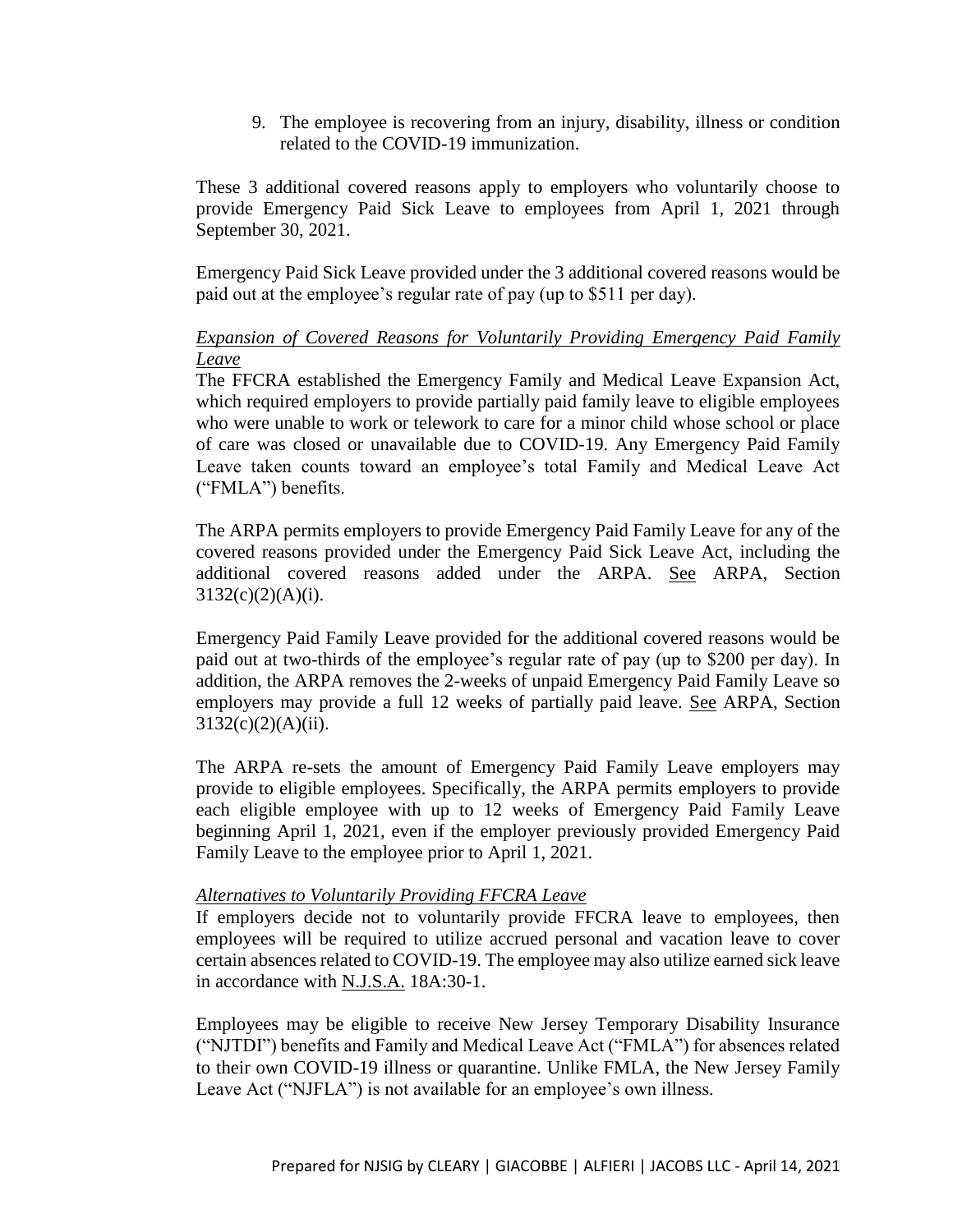Employees may also be eligible for New Jersey Family Leave Insurance ("NJFLI") and/or job-protected leave under the NJFLA or the FMLA if a family member, or someone who is the equivalent of family, has COVID-19 or is isolated or quarantined because of suspected exposure to COVID-19. In addition, NJFLA leave may be available for employees whose child's school or place of care is closed or unavailable due to COVID-19.

If an employee exhausts all of these benefits, the employee may be eligible to receive unemployment assistance.

## **c. Does the staff member need to use school-provided sick time during the period of self-quarantine recommended by the health care provider?**

If a Board voluntarily provides FFCRA from April 1, 2021 through September 30, 2021, as described above, and an employee has utilized all of that leave, then the employee may utilize his/her personal and vacation leave to cover absences related to being "particularly vulnerable to COVID-19." The employee may also utilize earned sick leave in accordance with N.J.S.A. 18A:30-1.

#### **d. What job protections is the staff member entitled to?**

An employee who utilizes Emergency Paid Sick Leave or Emergency Paid Family Leave, upon return to work, has a right to be restored to the same or an equivalent position in accordance with FMLA rights to reinstatement. See 29 C.F.R. §§ 826.130(a); 825.214; 825.215. However, "[a]n Employee is not protected from employment actions, such as layoffs, that would have affected the Employee regardless of whether he or she took leave. In order to deny restoration to employment, an Employer must be able to show that an Employee would not otherwise have been employed at the time reinstatement is requested in order to deny restoration to employment." 29 C.F.R. § 826.130(b)(1).

If an employee whose healthcare provider has certified the employee is "particularly vulnerable to COVID-19" requests to return to work after taking FFCRA leave, the employee should provide an updated certification from the employee's doctor, which indicates that the employee is no longer "particularly vulnerable to COVID-19." If the employee does not provide the necessary clearance from his/her doctor, needed to ensure there is no direct threat to the employee's health by returning to work, the Board may require the employee to undergo an examination by the Board's designated physician.

On March 20, 2020, the State of New Jersey enacted N.J.S.A. 34:11D-12, which states that an employer cannot terminate or refuse to reinstate an employee if the employee has, or is suspected to have, an infectious disease (i.e. COVID-19) as documented by a licensed medical professional, which requires the employee to miss time at work.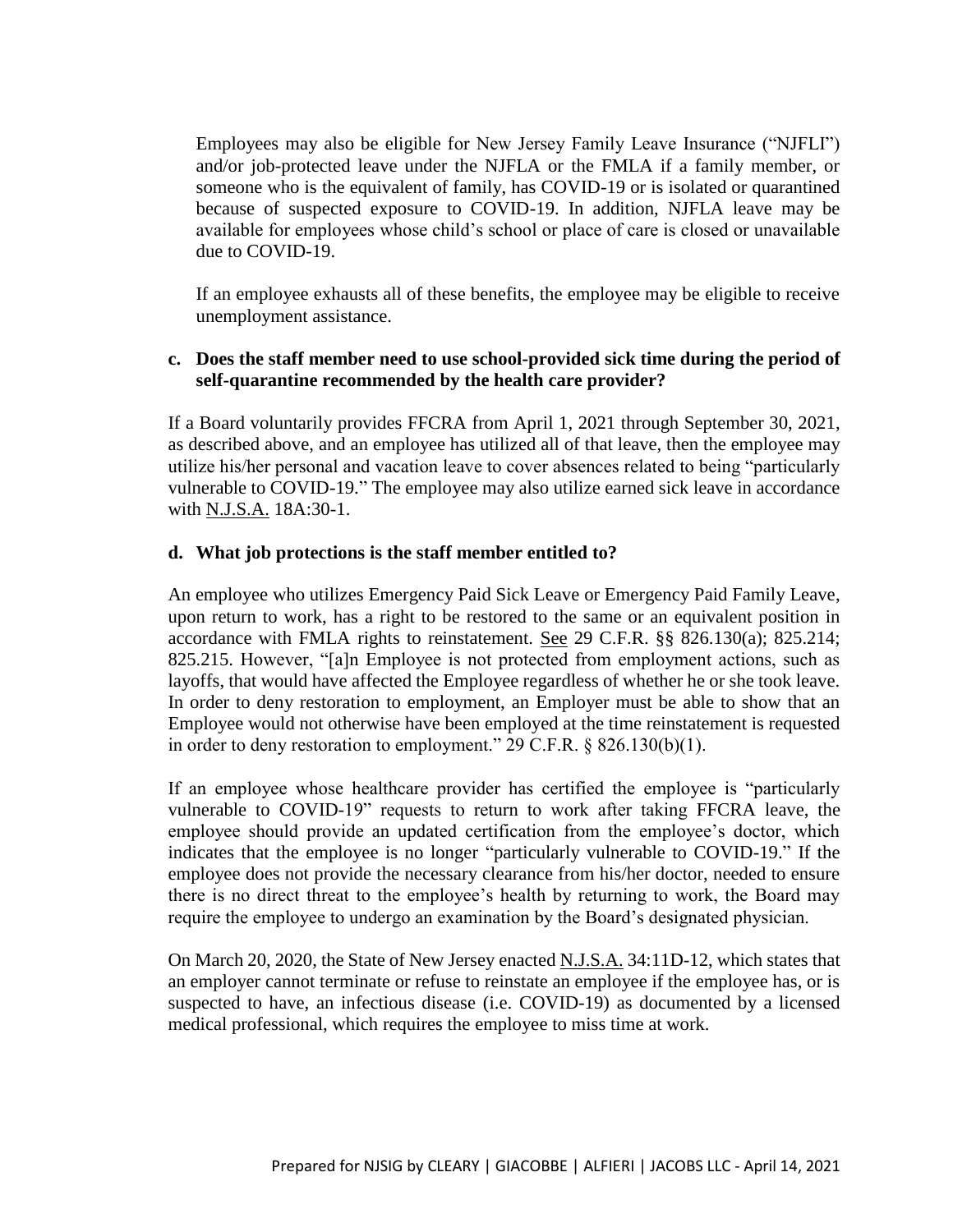- **2. A BOE staff member's spouse (or qualifying family member) is at an increased risk for severe illness from COVID-19, as identified by the CDC,<sup>2</sup> and the staff member has been advised by a health care provider to self-quarantine indefinitely.**
	- **a. Is the district under any obligation to allow the staff member to work remotely/virtually during the period of indefinite self-quarantine recommended by the health care provider because a spouse (or qualifying family member) is high-risk?**

Generally, an employee is not entitled to accommodations if s/he is not ill or disabled.

An employee is not entitled to a reasonable accommodation under the ADA in order to avoid exposing a qualifying family member (e.g. spouse, child, parent, etc.) who is at higher risk of severe illness from COVID-19 due to an underlying medical condition. Although the ADA prohibits discrimination based on association with an individual with a disability, that protection is limited to disparate treatment or harassment. The ADA does not require that an employer accommodate an employee without a disability based on the disability-related needs of a family member or other person with whom she is associated.

However, in accordance with Executive Order No. 107, if an employee is deemed to be non-essential (i.e. tasks may be performed remotely), the employee should be permitted to work remotely. See Executive Order No. 107 ¶ 10 (March 21, 2020), 42 N.J.R. 554(a)  $(April 6, 2020).$ <sup>3</sup>

Exceptions to this mandate exists for essential employees. An essential employee is one whose duties must be physically performed at the work site and cannot be performed or modified to be performed remotely. An essential employee who is absent from work because s/he refuses to perform his/her duties during the COVID-19 outbreak may not be eligible for benefits under the FFCRA, FMLA or NJFLA. If the School District has assignments and tasks for an essential employee to perform during the COVID-19 pandemic at the worksite, but the employee refuses to perform those tasks; then that employee may be subject to adverse employment action. It is recommended that, prior to any adverse action taken against an essential employee for this reason, the district seeks legal advice to address the specific situation.

An employer is free to provide additional flexibilities (e.g. telework, non-business hours, etc.) to accommodate an employee whose spouse is "particularly vulnerable to COVID-19," but the employer is not required to do so. If an employer chooses to offer flexibilities beyond what the law requires, the flexibilities should be provided uniformly so the employer does not engage in disparate treatment on a protected EEO basis.

 $2$  The CDC advises that older adults, pregnant people and people with certain underlying medical conditions are at increased risk for severe illness from COVID-19. See [https://www.cdc.gov/coronavirus/2019-ncov/need-extra](https://www.cdc.gov/coronavirus/2019-ncov/need-extra-precautions/index.html)[precautions/index.html.](https://www.cdc.gov/coronavirus/2019-ncov/need-extra-precautions/index.html)

 $3$  [https://nj.gov/infobank/eo/056murphy/pdf/EO-107.pdf.](https://nj.gov/infobank/eo/056murphy/pdf/EO-107.pdf)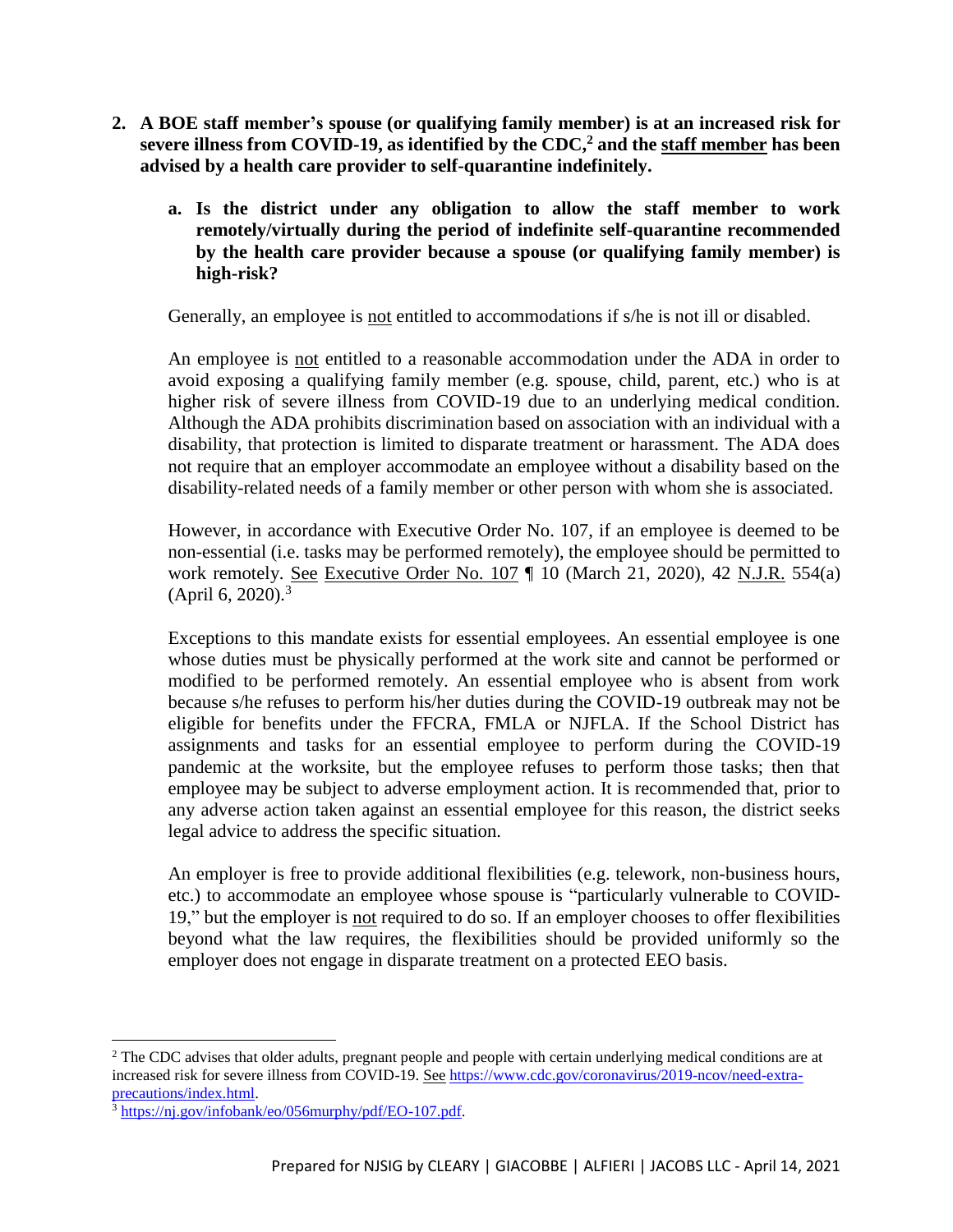#### **b. What State or federal benefits is the staff member entitled to?**

In this scenario, where an employee's spouse (or qualifying family member) is "particularly vulnerable to COVID-19" and the employee has been advised by a healthcare provider to self-quarantine, if the Board chooses to voluntarily provide FFCRA leave, the employee would be eligible for FFCRA benefits if the employee could not work or telework while in quarantine.

The USDOL has advised that, under the FFCRA, employees may take Emergency Paid Sick Leave to care for a self-quarantining individual if a health care provider has advised that individual to stay home or otherwise quarantine because he or she may have COVID-19 or is particularly vulnerable to COVID-19 and the provision of care prevents the employee from working or teleworking. Under the FFCRA Regulations, "advised by a health care provider to self-quarantine" means that a health care provider has advised the individual to self-quarantine based on a belief that the employee: (i) has COVID-19; (ii) is suspected to have COVID-19; or (iii) is particularly vulnerable to COVID-19. See 29 C.F.R. § 826.20(a)(3).

An employee may also be eligible for NJTDI, New Jersey Family Leave Insurance ("NJFLI"), FMLA or New Jersey Family Leave Act ("NJFLA") for such absences where a qualifying family member is "particularly vulnerable to COVID-19" and the employee is advised to self-quarantine. If an employee exhausts all of these benefits, the employee may be eligible to receive unemployment assistance.

## **c. Does the staff member need to use school-provided sick time during the period of indefinite self-quarantine recommended by the health care provider?**

If a staff member is not ill or disabled and not eligible for state or federal leave, the staff member may utilize accrued personal or vacation time for such leave. School District employees subject to N.J.S.A. 18A:30-1 may not utilize their earned sick leave to cover absences that are unrelated to their own illness.

#### **d. What job protections is the staff member entitled to?**

Under the FFCRA, FMLA and NJFLA, an employee is eligible to take leave without losing his/her job to care for a qualifying family member with a serious medical condition. Under FMLA, the employee has a right to be restored to the same or an equivalent position. See 29 C.F.R. §§ 825.214; 825.215. Under NJFLA, the employee has a right to be reinstated to the same position the employee held immediately prior to taking the NJFLA leave or, if the position has been filled, an equivalent position of like seniority, status, employment benefits, pay and other terms and conditions of employment. See N.J.S.A. 34:11B-7.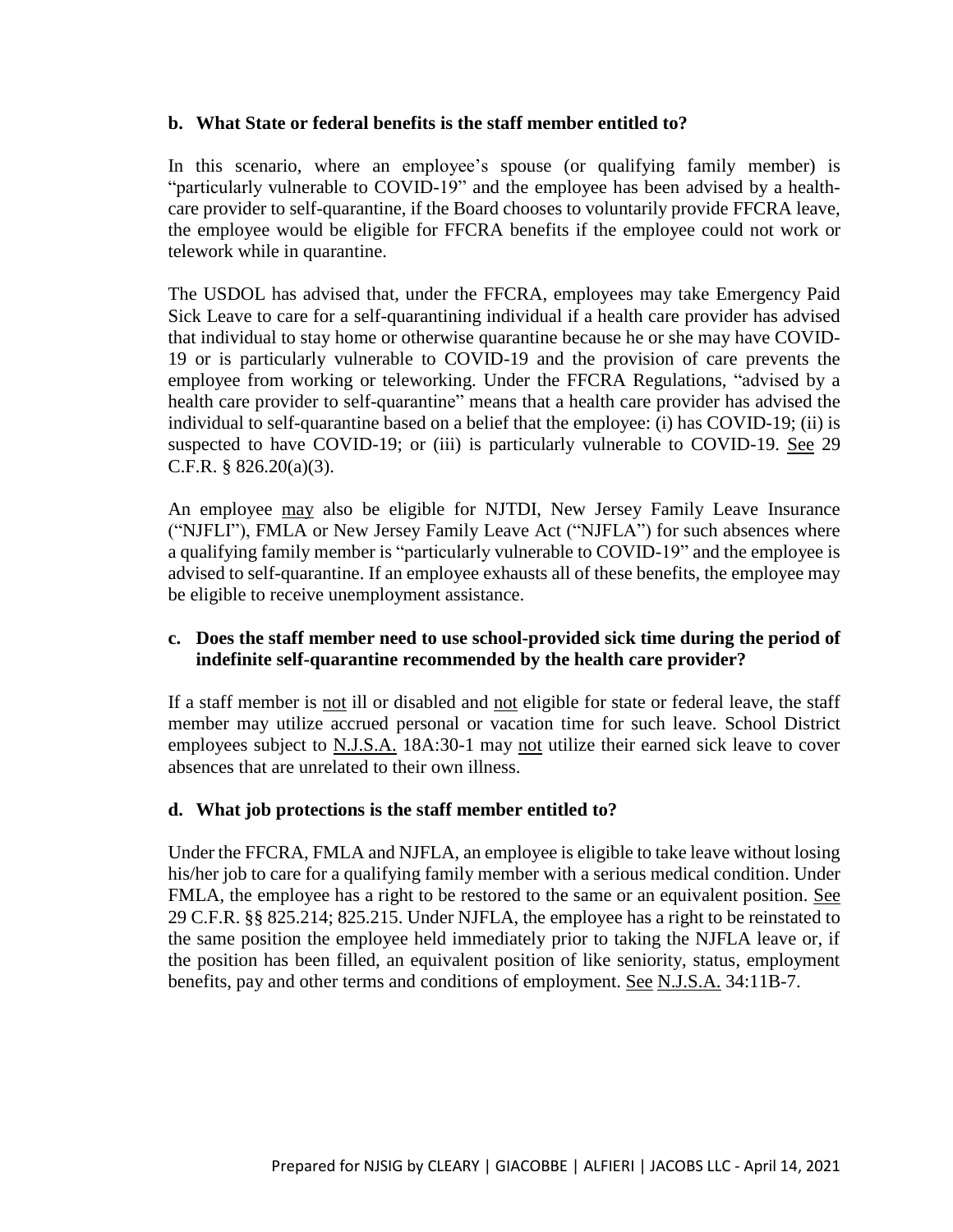**3. A BOE staff member has a sick child or spouse (or household member) who has been diagnosed with COVID-19 or advised to self-quarantine due to COVID-19 concerns, and the employee cannot work (or telework) because they are caring for the sick child or spouse (or household) as directed by a health care provider.**

## **a. What State or federal benefits is the staff member entitled to?**

If a Board chooses to voluntarily provide FFCRA leave from April 1, 2021 through September 30, 2021, and an employee cannot work (or telework) because the employee is caring for an individual who has been advised by a health care provider to self-quarantine due to concerns related to COVID-19, then the employee may be eligible to receive FFCRA benefits. Under the Emergency Paid Sick Leave Act, such an employee would be eligible for partially paid time off at two-thirds of the employee's regular rate of pay (up to \$200 per day and \$2,000 in the aggregate) for 10 days. In addition, pursuant to the ARPA, the employee would be eligible for Emergency Paid Family Leave.

The individual who the employee is caring for must have been advised by a health care provider to self-quarantine due to concerns that the individual: (i) has COVID-19; (ii) is suspected to have COVID-19; or (iii) is particularly vulnerable to COVID-19. See 29 C.F.R. § 826.20(a)(7).

To receive FFCRA leave, an employee must provide documentation of the following: (1) the employee's name; (2) date(s) for which leave is requested; (3) qualifying reason for the leave; and (4) an oral or written statement that the Employee cannot work (or telework) because of the qualified reason for leave.

In addition, for employees requesting FFCRA leave on the basis that they cannot work (or telework) because they are caring for an individual who has been advised to self-quarantine due to COVID-19 concerns, the employee must also provide the School District with the name of that health care provider who advised the individual being cared for to selfquarantine.

Employees caring for an individual who has been has been advised to self-quarantine due to COVID-19 concerns may also be eligible for leave under the FMLA, NJFLA and NJFLI, among other things. If the employee exhausts all of these benefits, the employee may be eligible to receive unemployment assistance.

#### **b. Does the staff member need to use school-provided sick time during the time they are providing care as directed by a health care provider?**

If an employee has utilized all of his/her FFCRA leave, as described above, the employee may utilize his/her personal and vacation leave to cover absences related to caring for an individual who has been has been advised to self-quarantine due to COVID-19 concerns. Pursuant to N.J.S.A. 18A:30-1, School District employees who have a household member diagnosed with COVID-19 may utilize sick leave to cover absences related to quarantine. However, pursuant to N.J.S.A. 18A:30-1, School District employees may not utilize sick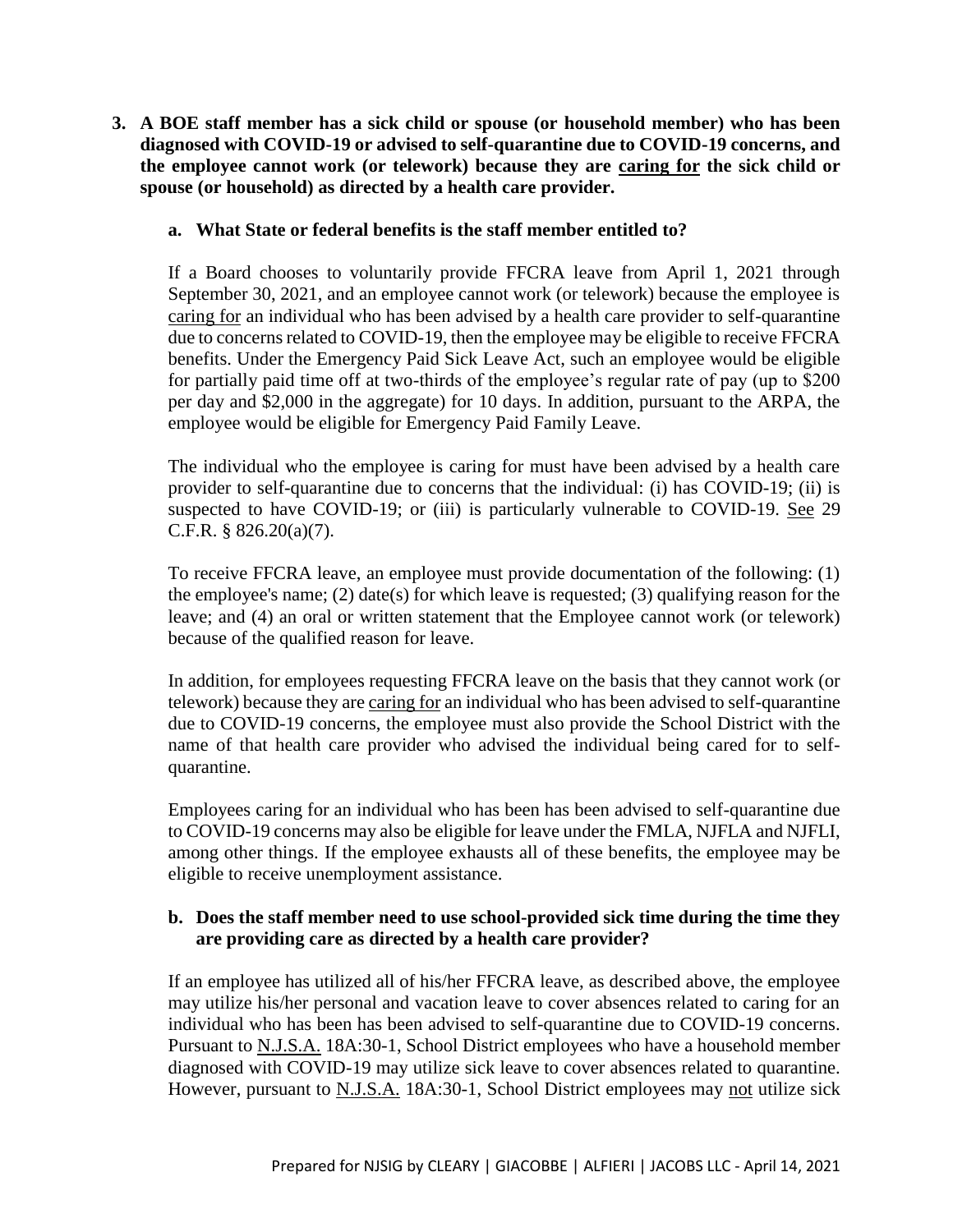leave to cover absences to care for an individual who is self-quarantined because the individual is "particularly vulnerable to COVID-19."

# **c. What job protections is the staff member entitled to?**

An employee who utilizes FFCRA leave, upon return to work, has a right to be restored to the same or an equivalent position in accordance with FMLA rights to reinstatement. See 29 C.F.R. §§ 826.130(a); 825.214; 825.215. However, "[a]n Employee is not protected from employment actions, such as layoffs, that would have affected the Employee regardless of whether he or she took leave. In order to deny restoration to employment, an Employer must be able to show that an Employee would not otherwise have been employed at the time reinstatement is requested in order to deny restoration to employment." 29 C.F.R. § 826.130(b)(1).

- **4. A BOE staff member's spouse (or qualifying family member) has an underlying medical condition documented by a health care provider that makes the staff member fearful that they will expose their spouse to an increased risk for severe illness from COVID-19 if they return to work in the school building. However, no health care provider has recommended that the staff member self-quarantine. The staff member refuses to return to the school building to work for an indefinite amount of time.** 
	- **a. Is the district under any obligation to allow the staff member to work remotely/virtually during the time they refuse to return to the building?**

As noted in the response to Question 2(a), above, generally, an employee is not entitled to accommodations if s/he is not ill or disabled.

An employee is not entitled to a reasonable accommodation under the ADA in order to avoid exposing a family member (e.g. spouse, child, parent, etc.) who is at higher risk of severe illness from COVID-19 due to an underlying medical condition. Although the ADA prohibits discrimination based on association with an individual with a disability, that protection is limited to disparate treatment or harassment. The ADA does not require that an employer accommodate an employee without a disability based on the disability-related needs of a family member or other person with whom she is associated.

However, in accordance with Executive Order No. 107, if an employee is deemed to be non-essential (i.e. tasks may be performed remotely), the employee should be permitted to work remotely. See Executive Order No. 107 ¶ 10 (March 21, 2020), 42 N.J.R. 554(a) (April 6, 2020).<sup>4</sup>

Exceptions to this mandate exists for essential employees. An essential employee is one whose duties must be physically performed at the work site and cannot be performed or modified to be performed remotely. An essential employee who is absent from work because s/he refuses to perform his/her duties during the COVID-19 outbreak may not be eligible for benefits under the FFCRA, FMLA or NJFLA. If the School District has

<sup>4</sup> [https://nj.gov/infobank/eo/056murphy/pdf/EO-107.pdf.](https://nj.gov/infobank/eo/056murphy/pdf/EO-107.pdf)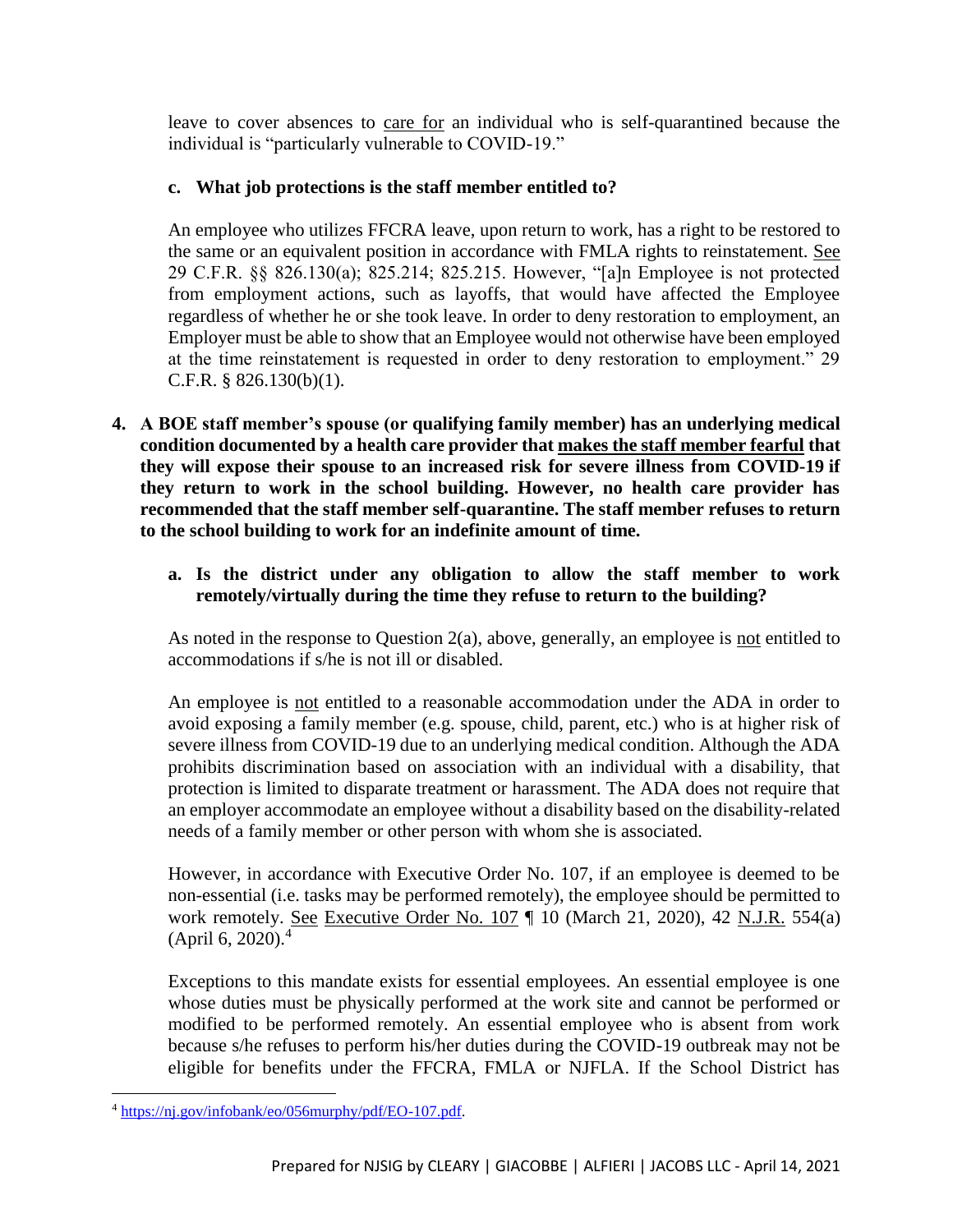assignments and tasks for an essential employee to perform during the COVID-19 pandemic at the worksite, but the employee refuses to perform those tasks; then that employee may be subject to adverse employment action. It is recommended that, prior to any adverse action taken against an essential employee for this reason, the district seeks legal advice to address the specific situation.

An employer is free to provide additional flexibilities (e.g. telework, non-business hours, etc.) to accommodate an employee whose spouse is "particularly vulnerable to COVID-19," but the employer is not required to do so. If an employer chooses to offer flexibilities beyond what the law requires, the flexibilities should be provided uniformly so the employer does not engage in disparate treatment on a protected EEO basis.

## **b. What State or federal benefits is the staff member entitled to?**

In this scenario, where an employee's spouse is "particularly vulnerable to COVID-19" and the employee has been advised by a health-care provider to self-quarantine, the employee would not be eligible for federal FFCRA benefits, as discussed in response to Question 2(b), above.

If an employee has not been advised by a health care provider to self-quarantine, the employee is likely ineligible for Federal or State benefits for absences to avoid exposing a spouse.

## **c. Can the staff member use school-provided sick, vacation, or personal time during the time they refuse to return to the building?**

If a staff member is not ill or disabled and not eligible for state or federal leave, the staff member may utilize accrued personal or vacation time for such leave. School District employees subject to N.J.S.A. 18A:30-1 may not utilize their earned sick leave to cover absences that are unrelated to their own illness.

#### **d. What job protections is the staff member entitled to?**

An employee may return to his/her position after utilizing personal and vacation leave.

If the employee is deemed to be non-essential (i.e. tasks may be performed remotely), the employee should be permitted to work remotely.

If the employee is deemed to be essential (i.e. tasks must be performed at the workplace) and the employee refuses to come in to work, the employee may be subject to adverse employment action. It is recommended that, prior to any adverse action taken against an essential employee for this reason, the district seeks legal advice to address the specific situation.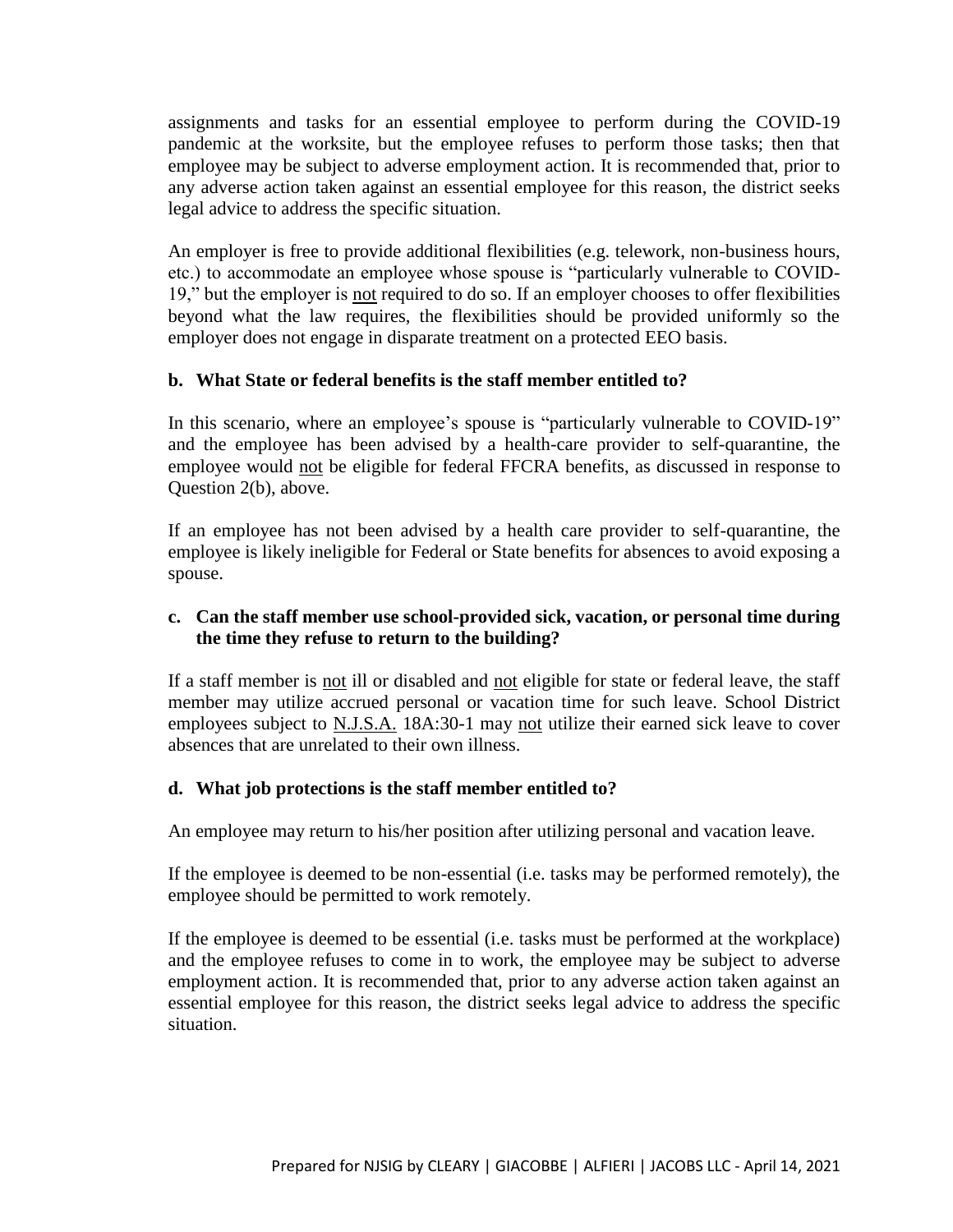**5. A BOE staff member has no underlying medical condition documented by a health care provider that the CDC has stated increases the risk for severe illness from COVID-19, but the staff member is afraid of gathering in a group. The staff member is willing to work remotely/virtually, but they refuse to return to the school building to work for an indefinite amount of time.**

## **a. Is the district under any obligation to allow the staff member to work remotely/virtually during the time they refuse to return to the building?**

There is no requirement for a School District to provide an accommodation to an employee with undocumented fears or anxiety related to COVID-19. The School District should remain flexible in permitting work from home opportunities for its employees, where practicable.

Pursuant to Executive Order No. 107, employers must provide work from home opportunities to non-essential workers if their tasks can be performed remotely. Executive Order No. 107 | 10 (March 21, 2020), 42 N.J.R. 554(a) (April 6, 2020).<sup>5</sup> If an employee is deemed to be non-essential (i.e. tasks may be performed remotely), the employee should be permitted to work remotely.

Exceptions to this mandate exists for essential employees. An essential employee is one whose duties must be physically performed at the work site and cannot be performed or modified to be performed remotely. An essential employee who is absent from work because s/he refuses to perform his/her duties during the COVID-19 outbreak may not be eligible for benefits under the FFCRA, FMLA or NJFLA. If the School District has assignments and tasks for an essential employee to perform during the COVID-19 pandemic at the worksite, but the employee refuses to perform those tasks; then that employee may be subject to adverse employment action. It is recommended that, prior to any adverse action taken against an essential employee for this reason, the district seeks legal advice to address the specific situation.

If an employee notifies the School District that s/he has diagnosed anxiety or related condition and requests an accommodation to return to work at the school building, the School District should follow the procedures described in response to Question 1, above, for engaging in the interactive process to identify a reasonable accommodation.

# **b. What State or federal benefits is the staff member entitled to?**

The FFCRA does not permit leave to be taken on the basis of a generalized fear of contracting COVID 19. In addition, leave taken by an employee for the purpose of avoiding exposure to COVID-19 is not protected under the FMLA. Unlike the FMLA, the NJFLA does not entitle employees to take leave for their own serious medical condition.

 $\overline{\phantom{a}}$ <sup>5</sup> [https://nj.gov/infobank/eo/056murphy/pdf/EO-107.pdf.](https://nj.gov/infobank/eo/056murphy/pdf/EO-107.pdf)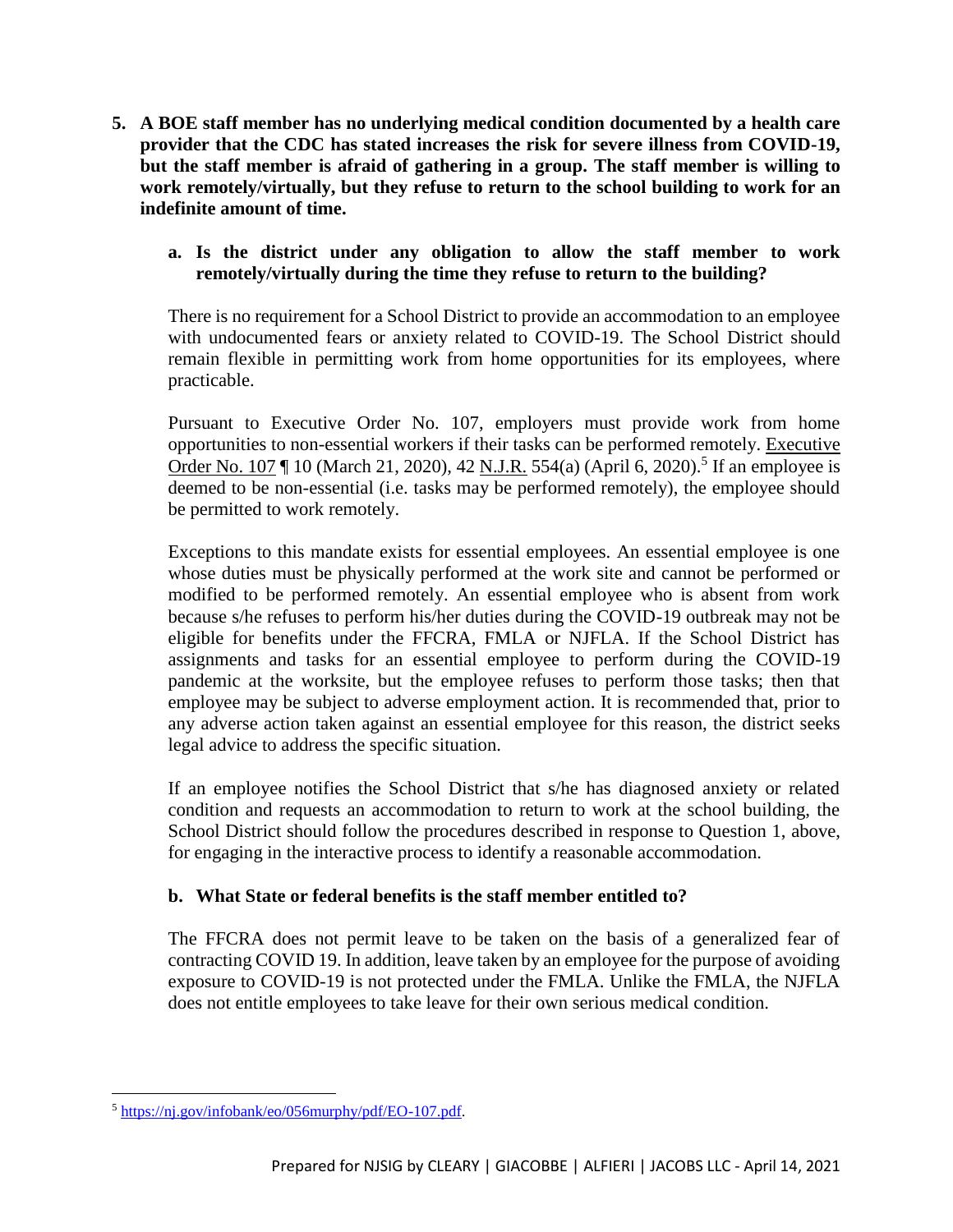#### **c. Can the staff member use school-provided sick, vacation, or personal time during the time they refuse to return to the building?**

An employee may utilize his/her personal and vacation leave for absences related to a generalized fear of COVID-19. School District employees subject to N.J.S.A. 18A:30-1 may not utilize their earned sick leave to cover absences related to fears of COVID-19, unless same is specifically supported by a medical certification that the employee is disabled.

## **d. What job protections is the staff member entitled to?**

An employee may return to his/her position after utilizing personal and vacation leave.

If the employee is deemed to be non-essential (i.e. tasks may be performed remotely), the employee should be permitted to work remotely.

If the employee is deemed to be essential (i.e. tasks must be performed at the workplace) and the employee refuses to come in to work, the employee may be subject to adverse employment action. It is recommended that, prior to any adverse action taken against an essential employee for this reason, the district seeks legal advice to address the specific situation.

## **6. A BOE staff member has been diagnosed with COVID-19, which they caught from a family member over the weekend, and they have been recommended to self-quarantine by a health care provider.**

#### **a. What State or federal benefits is the staff member entitled to?**

If a Board voluntarily chooses to provide FFCRA benefits from April 1, 2021 through September 30, 2021, an employee who cannot work (or telework) because s/he is experiencing symptoms of COVID-19 and is seeking testing and/or if s/he has been advised by a health care provider to self-quarantine because the employee has or is suspected to have COVID-19 may be eligible for FFCRA benefits. Under the Emergency Paid Sick Leave Act, such an employee would be eligible for fully paid time off at the employee's regular rate of pay (up to \$511 per day and \$5,110 in the aggregate) for 10 days. Under the Emergency Paid Family Leave Act, such an employee would be eligible for up to 12 weeks of partially paid time off (up to \$200 per day).

To receive FFCRA leave, an employee must provide documentation of the following: (1) the employee's name; (2) date(s) for which leave is requested; (3) qualifying reason for the leave; and (4) an oral or written statement that the Employee cannot work (or telework) because of the qualified reason for leave.

For employees requesting FFCRA leave on the basis that a health care provider has advised the employee to self-quarantine due to COVID-19 concerns, the employee must also provide the School District with the name of that health care provider.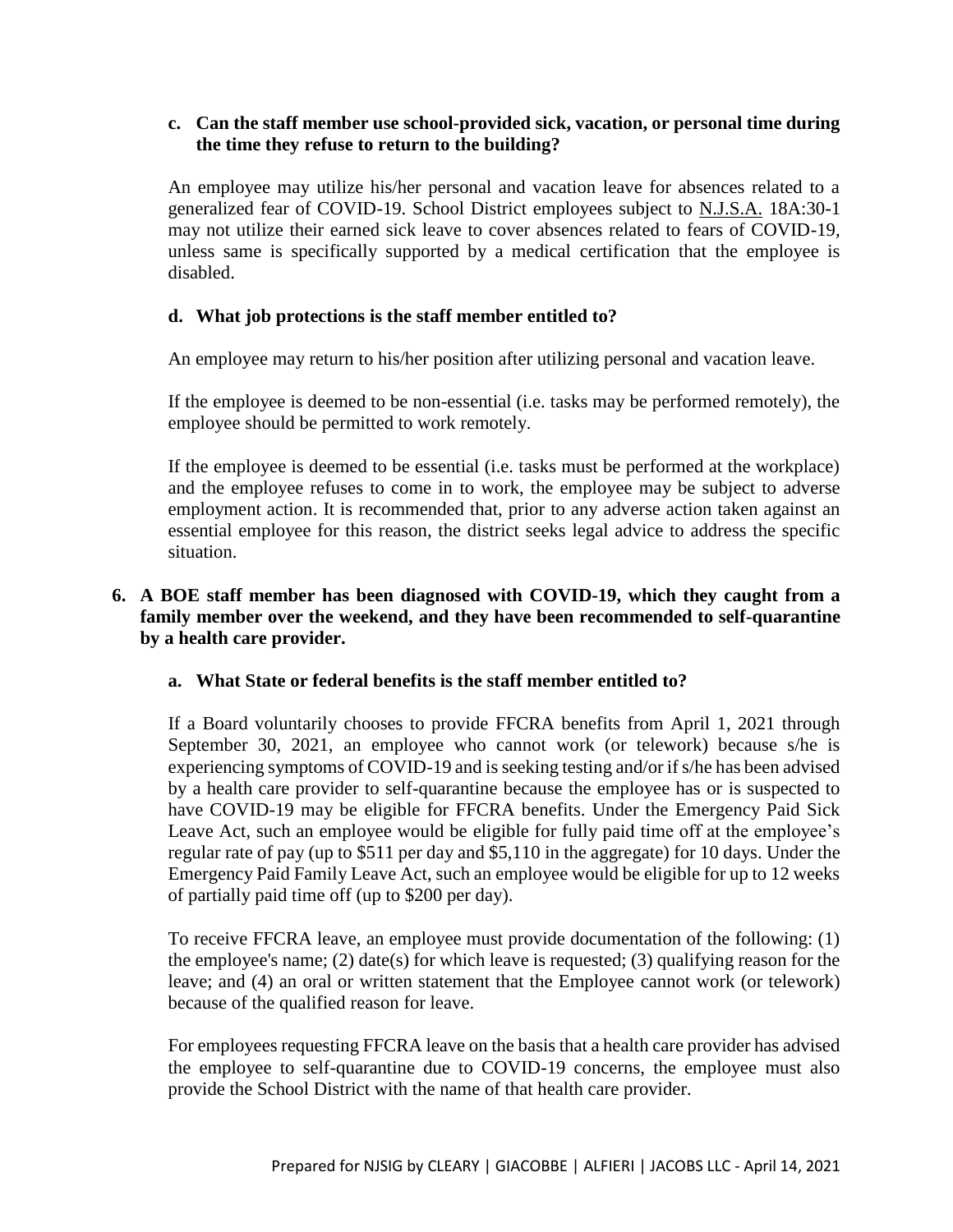In addition, the employee may be eligible to receive NJTDI benefits and FMLA for illnesses and absences related to COVID-19. If the employee exhausts all of these benefits, the employee may be eligible to receive unemployment assistance.

## **b. Does the staff member need to use school-provided sick time while they are experiencing symptoms?**

If an employee has utilized all of his/her FFCRA leave, as described above, the employee may utilize his/her earned sick leave, in accordance with N.J.S.A. 18A:30-1, personal and vacation leave to cover absences related to experiencing symptoms of COVID-19.

## **c. Does the staff member need to use school-provided sick time during the period of self-quarantine recommended by the health care provider?**

If an employee has utilized all of his/her FFCRA leave, as described above, the employee may utilize his/her earned sick leave, personal and vacation leave to cover absences related to being advised by a health care provider to self-quarantine due to COVID-19 concerns.

# **d. Is the district under any obligation to allow the staff member to work remotely/virtually during the period of self-quarantine recommended by the health care provider?**

If an employee is experiencing symptoms of COVID-19, has tested positive for COVID-19 or has been advised by a health care provider to self-quarantine, the employee should be permitted to telework if s/he is able. In such an instance, the employee would not be eligible to use FFCRA benefits if s/he can telework.

# **e. What job protections is the staff member entitled to?**

An employee who utilizes FFCRA leave, upon return to work, has a right to be restored to the same or an equivalent position in accordance with FMLA rights to reinstatement. See 29 C.F.R. §§ 826.130(a); 825.214; 825.215. However, "[a]n Employee is not protected from employment actions, such as layoffs, that would have affected the Employee regardless of whether he or she took leave. In order to deny restoration to employment, an Employer must be able to show that an Employee would not otherwise have been employed at the time reinstatement is requested in order to deny restoration to employment." 29 C.F.R. § 826.130(b)(1).

On March 20, 2020, the State of New Jersey enacted N.J.S.A. 34:11D-12, which states that an employer cannot terminate or refuse to reinstate an employee if the employee has, or is suspected to have, an infectious disease (i.e. COVID-19) as documented by a licensed medical professional, which requires the employee to miss time at work.

An employee may return to his/her position after utilizing sick, personal and/or vacation leave.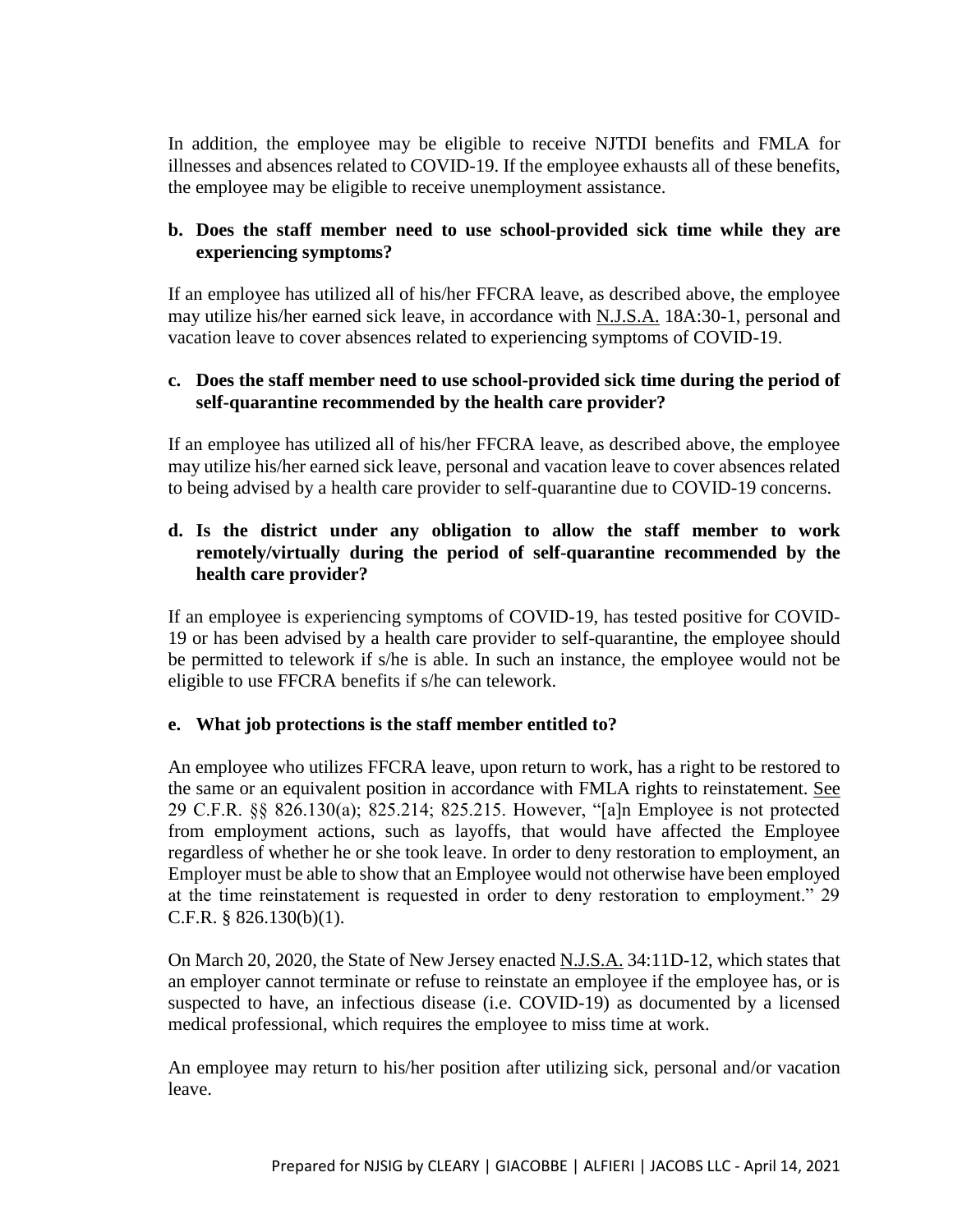## **7. A BOE staff member was exposed to a family member over the weekend who had an active COVID-19 infection, and the staff member has been advised to self-quarantine by a health care provider or public health authority.**

The employee would be eligible for Federal and State benefits, remote work accommodations and job protections as discussed in response to Question 6, above.

## **8. A BOE staff member has recently voluntarily traveled outside of the immediate region (New York, Connecticut, Pennsylvania and Delaware), and the staff member has been advised to self-quarantine by a health care provider, public health authority or the New Jersey Travel Advisory upon their return to the State of New Jersey.**

The State of New Jersey currently has an Incoming Travel Advisory and discourages all nonessential interstate travel. The Travel Advisory recommends that all travelers and residents returning to New Jersey from any U.S. state or territory beyond the immediate region (New York, Connecticut, Pennsylvania, and Delaware) are advised to self-quarantine at their home, hotel, or other temporary lodging following recommendations from the CDC (self-quarantine is voluntary, but compliance is expected):

- If travel is unavoidable, travelers should consider getting tested with a viral test (not an antibody test) 1-3 days before the trip and again 3-5 days after the trip.
- If travelers test positive, they should self-isolate for at least 10 days and should postpone travel during that time.
- If travelers test negative, they should quarantine for a full 7 days after travel.
- If testing is not available (or if the results are delayed), travelers should quarantine for 10 days after travel.

The New Jersey Travel Advisory does not apply to:

- Fully vaccinated individuals and individuals who have recovered from COVID-19 within the last 3 months.
- Individuals returning to New Jersey after traveling for less than 24 hours or those traveling to New Jersey for less than 24 hours.
- Individuals in transit through the state to another destination (e.g., highway rest stop, travel connections).
- Individuals returning from essential travel, including:
	- o Traveling to and from the state for work.
	- o Traveling to and from the state for medical reasons, including individuals providing comfort and support to a patient.
	- o Military personnel traveling to the state by order or directive of a state or Federal military authority.
	- o Individuals traveling to comply with a court order, such as child custody.
- Essential personnel or critical infrastructure workers.

Employers should issue specific policies regarding the New Jersey Travel Advisory to encourage and ensure that employees comply with the Travel Advisory and relevant CDC guidance regarding domestic and international travel.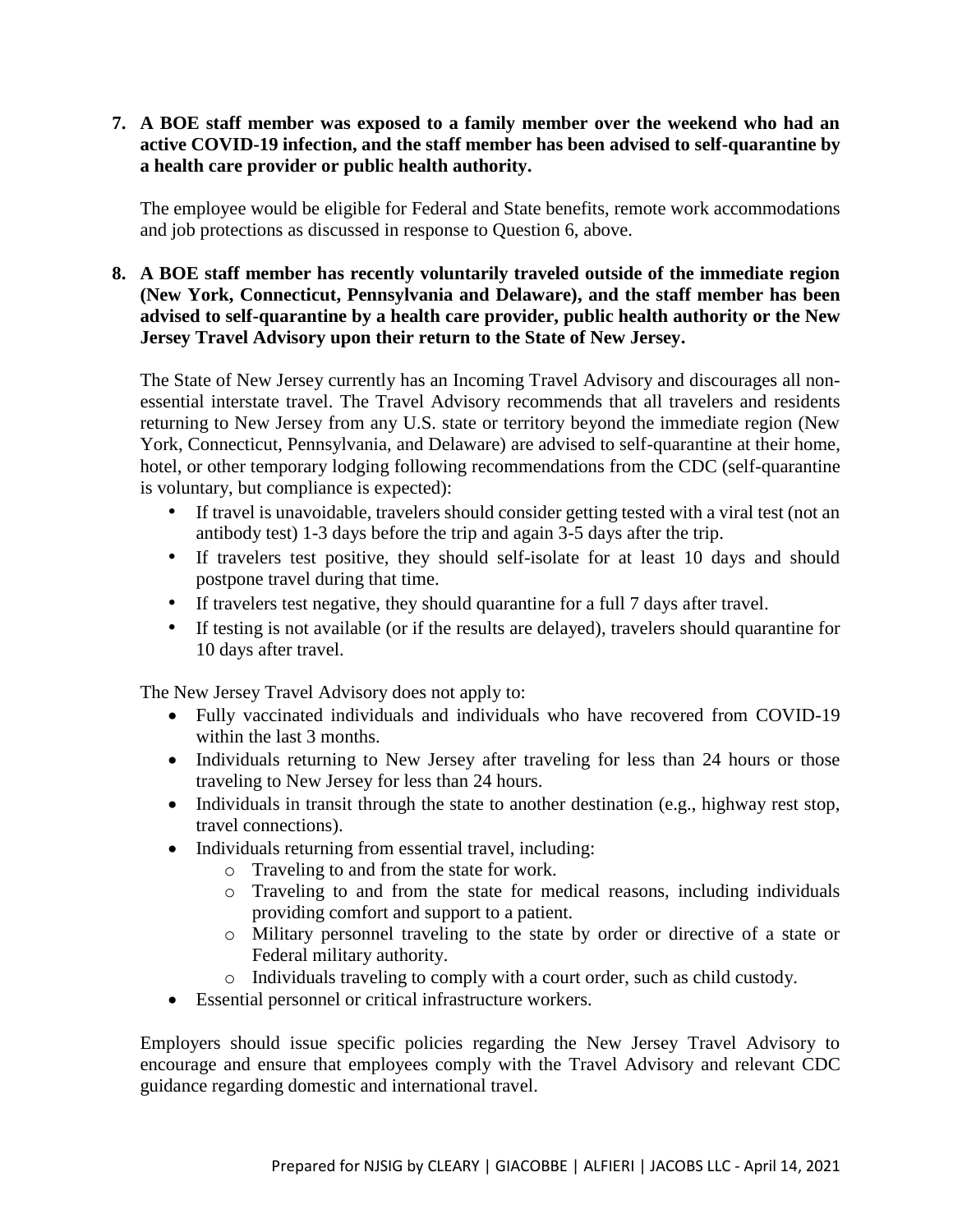## **b. Does the staff member need to use school-provided sick time during the period of self-quarantine?**

If a staff member voluntarily travels outside of the immediate region, as described above, then the staff member will be required to quarantine for the relevant period upon return, unless the staff member provides proof of a qualifying exemption/exception to the Travel Advisory. Employees who do not qualify for an exemption/exception to the Travel Advisory's quarantine requirements may be required to work from home during the quarantine period. If the nature and duties of the employee's job cannot be performed from home, the employee may be required to use accumulated sick, personal or vacation leave time during the quarantine period. School District employees subject to N.J.S.A. 18A:30- 1 may utilize their earned sick leave to cover absences related to the travel advisory quarantine. If the employee has no accumulated sick, personal or vacation leave time, then their leave will be unpaid.

#### **c. What State or federal benefits is the staff member entitled to?**

If a Board voluntarily chooses to provide FFCRA leave, then employees who return from travel and have to quarantine pursuant to the New Jersey Travel Advisory may be eligible to receive FFCRA leave if they cannot work or telework during the relevant quarantine period. If a returning employee has already exhausted her FFCRA benefits, then the employee will be required to utilize her accrued sick, personal or vacation time. School District employees subject to N.J.S.A. 18A:30-1 may utilize their earned sick leave to cover absences related to the travel advisory quarantine.

#### **d. What job protections is the staff member entitled to?**

An employee who utilizes FFCRA leave, upon return to work, has a right to be restored to the same or an equivalent position in accordance with FMLA rights to reinstatement. See 29 C.F.R. §§ 826.130(a); 825.214; 825.215. However, "[a]n Employee is not protected from employment actions, such as layoffs, that would have affected the Employee regardless of whether he or she took leave. In order to deny restoration to employment, an Employer must be able to show that an Employee would not otherwise have been employed at the time reinstatement is requested in order to deny restoration to employment." 29 C.F.R. § 826.130(b)(1).

An employee may return to his/her position after utilizing sick, personal and/or vacation leave.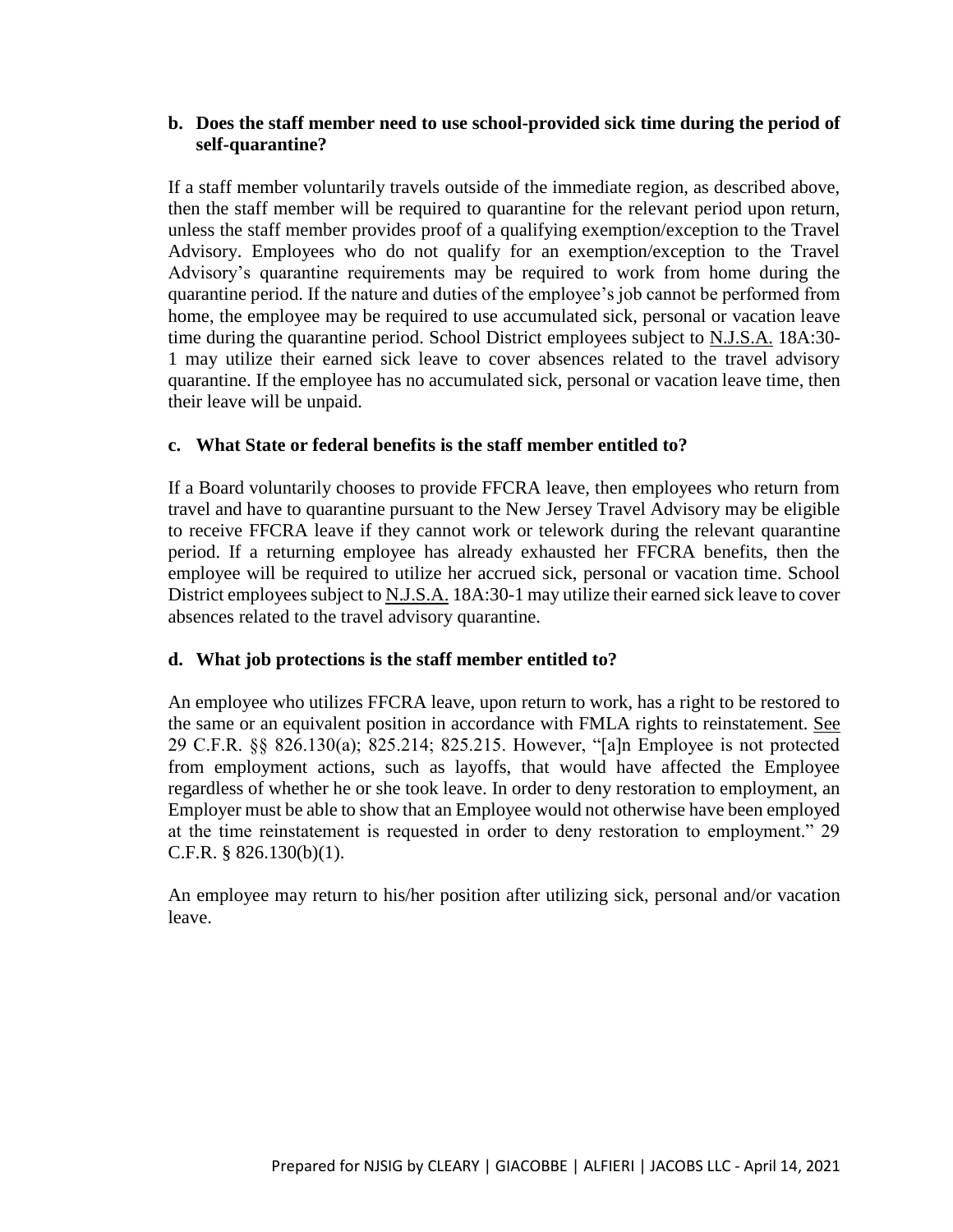**9. If a parent/student/staff member is exhibiting symptoms of COVID-19 as delineated by the CDC (i.e., fever or chills, cough, shortness of breath or difficulty breathing, fatigue, muscle or body aches, headache, new loss of taste or smell, sore throat, congestion or runny nose, nausea or vomiting, diarrhea), can a district prohibit such person from entering a school building, based on the concern that such person is a direct threat to other parents/students/staff members?**

Yes, if a student, staff member or visitor has symptoms of COVID-19, s/he may not be permitted in the school building and should be instructed to seek appropriate medical attention and possible testing. The student would be excused from school in accordance with existing school illness management policy (e.g., until symptom-free for 24 hours without fever reducing medications).<sup>6</sup> The staff member would be excused from work and may be eligible to use FFCRA benefits, if the Board voluntarily chooses to provide such leave from April 1, 2021 through September 30, 2021, earned sick leave and other benefits for absences relating to COVID-19 symptoms and diagnosis.

The CDC does not currently recommend universal symptom screenings (screening all students grades K-12) be conducted by schools. Rather, CDC strongly encourages parents or caregivers to monitor their children for signs of infectious illness every day. Students who are sick should not attend school in-person.<sup>7</sup>

The CDC list of symptoms is available here: [https://www.cdc.gov/coronavirus/2019](https://www.cdc.gov/coronavirus/2019-ncov/symptoms-testing/symptoms.html) [ncov/symptoms-testing/symptoms.html](https://www.cdc.gov/coronavirus/2019-ncov/symptoms-testing/symptoms.html)

**10. For a parent/student/staff member who thinks or knows they had COVID-19, and had symptoms of COVID-19, can a district require medical documentation/clearance before letting such person enter a school building if, consistent with the CDC guidelines: (1) it has been at least 10 days since their symptoms first appeared, and (2) they have had no fever, without fever-reducing medication, for at least 24 hours, and (3) their symptoms have improved?**

During a pandemic health crisis, under the ADA, an employer would be allowed to require a doctor's note, a medical examination, or a time period during which the employee has been symptom free, before it allows the employee to return to work. Specifically, an employer may require the above actions of an employee where it has a reasonable belief – based on objective evidence – that the employee's present medical condition would:

- impair his ability to perform essential job functions (i.e., fundamental job duties) with or without reasonable accommodation, or
- pose a direct threat (i.e., significant risk of substantial harm that cannot be reduced or eliminated by reasonable accommodation) to safety in the workplace.

<sup>6</sup> <https://www.cdc.gov/coronavirus/2019-ncov/if-you-are-sick/end-home-isolation.html> (determining when to end home isolation).

<sup>7</sup> [https://www.cdc.gov/coronavirus/2019-ncov/community/schools-childcare/symptom-screening.html.](https://www.cdc.gov/coronavirus/2019-ncov/community/schools-childcare/symptom-screening.html)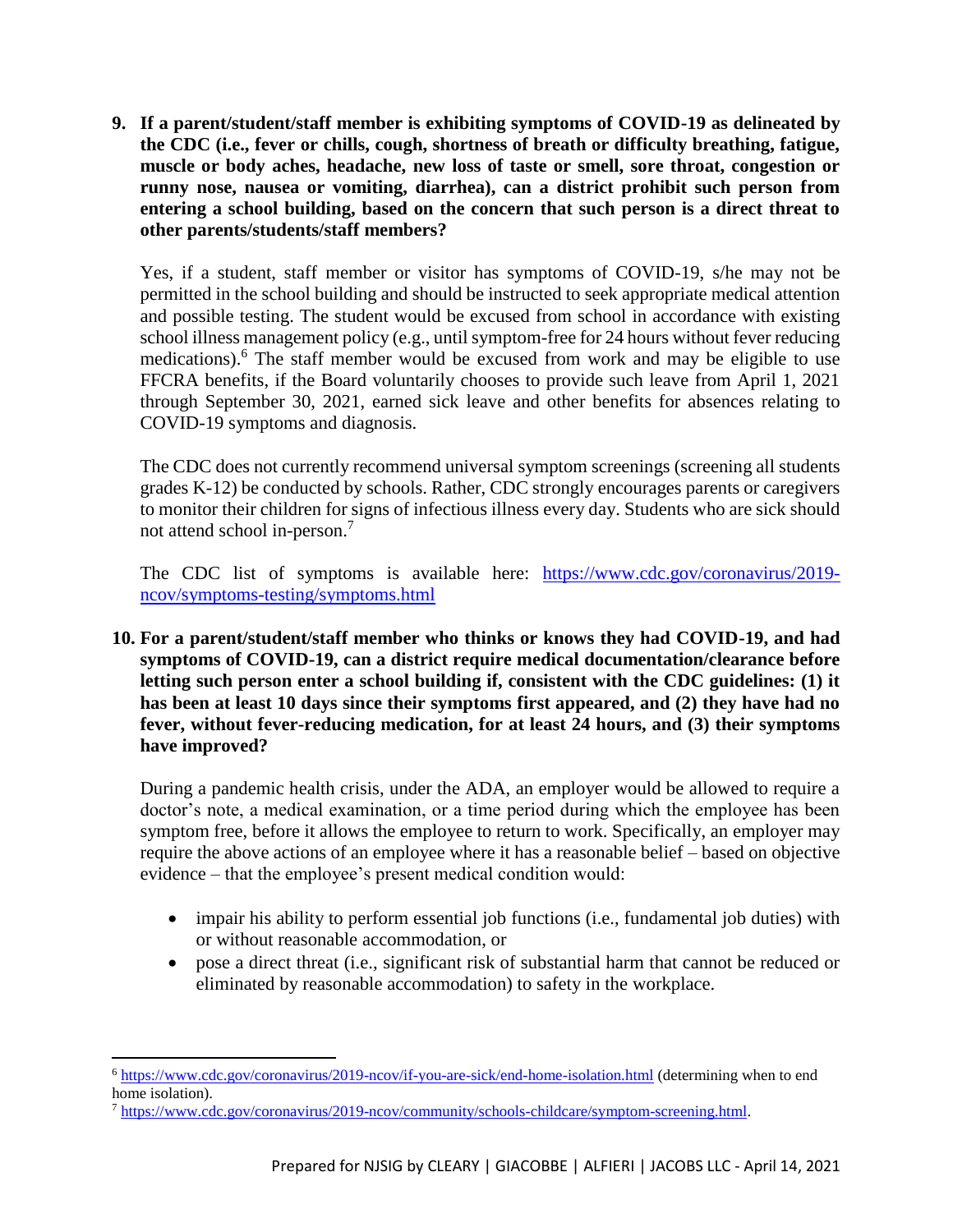Pursuant to Executive Order No. 192, employers who permit employees to be physically present at the worksite have an affirmative duty to protect employees, visitors and all others who come into physical contact with its operations.<sup>8</sup> See Executive Order No. 192  $\P$  1 (Oct. 28, 2020), 52 N.J.R. 2079(a) (Dec. 7, 2020).

Employers are required to notify employees in advance if the employer will require a fitnessfor-duty certification to return to work. Similar to FMLA leave, the employer may have a uniformly applied policy or practice that requires all similarly situated employees who take leave for COVID-19 to submit a certification from the employee's health care provider that the employee is COVID-19 free and is able to resume work. If the terms of a collective bargaining agreement govern an employee's return to work, those provisions shall be applied.

Visitors to school buildings should be limited or prohibited, with limited exceptions. Visitors may be required to answer screening questions to determine symptoms and exposure and have their temperature checked prior to entering school buildings.

The CDC guidance on when an individual may end home isolation available here: [https://www.cdc.gov/coronavirus/2019-ncov/if-you-are-sick/end-home-isolation.html.](https://www.cdc.gov/coronavirus/2019-ncov/if-you-are-sick/end-home-isolation.html)

# **11. For a parent/student/staff member who has tested positive for COVID-19, but had no symptoms of COVID-19, can a district require medical documentation/clearance before letting such person enter a school building if, consistent with the CDC guidelines, 10 days have passed since their COVID-19 test?**

Yes, a district may require medical documentation/clearance or screening before letting a person into the school building, as noted in response to Question 10, above.

## **12. For a parent/student/staff member who has tested positive for COVID-19, but had no symptoms of COVID-19, can a district require medical documentation/clearance before letting such person enter a school building if, consistent with the CDC guidelines: (1) they have no fever, (2) their respiratory symptoms have improved, and (3) they have received two negative test results in a row, at least 24 hours apart?**

Yes, a district may require medical documentation/clearance or screening before letting a person into the school building, as noted in response to Question 10, above. However, the CDC is no longer recommending a test-based strategy to determine when to discontinue home isolation, except in circumstances where an individual is severely immunocompromised.

## **13. Can a district impose its own policies or procedures (for example: use of cloth face coverings) that are more restrictive than state health directives, such as an executive order?**

Yes, a district may require additional protective policies and procedures that go beyond requirements in executive orders. At no time may a district implement policies and procedures that are less restrictive than required by law, including executive orders.

<sup>8</sup> [https://nj.gov/infobank/eo/056murphy/pdf/EO-192.pdf.](https://nj.gov/infobank/eo/056murphy/pdf/EO-192.pdf)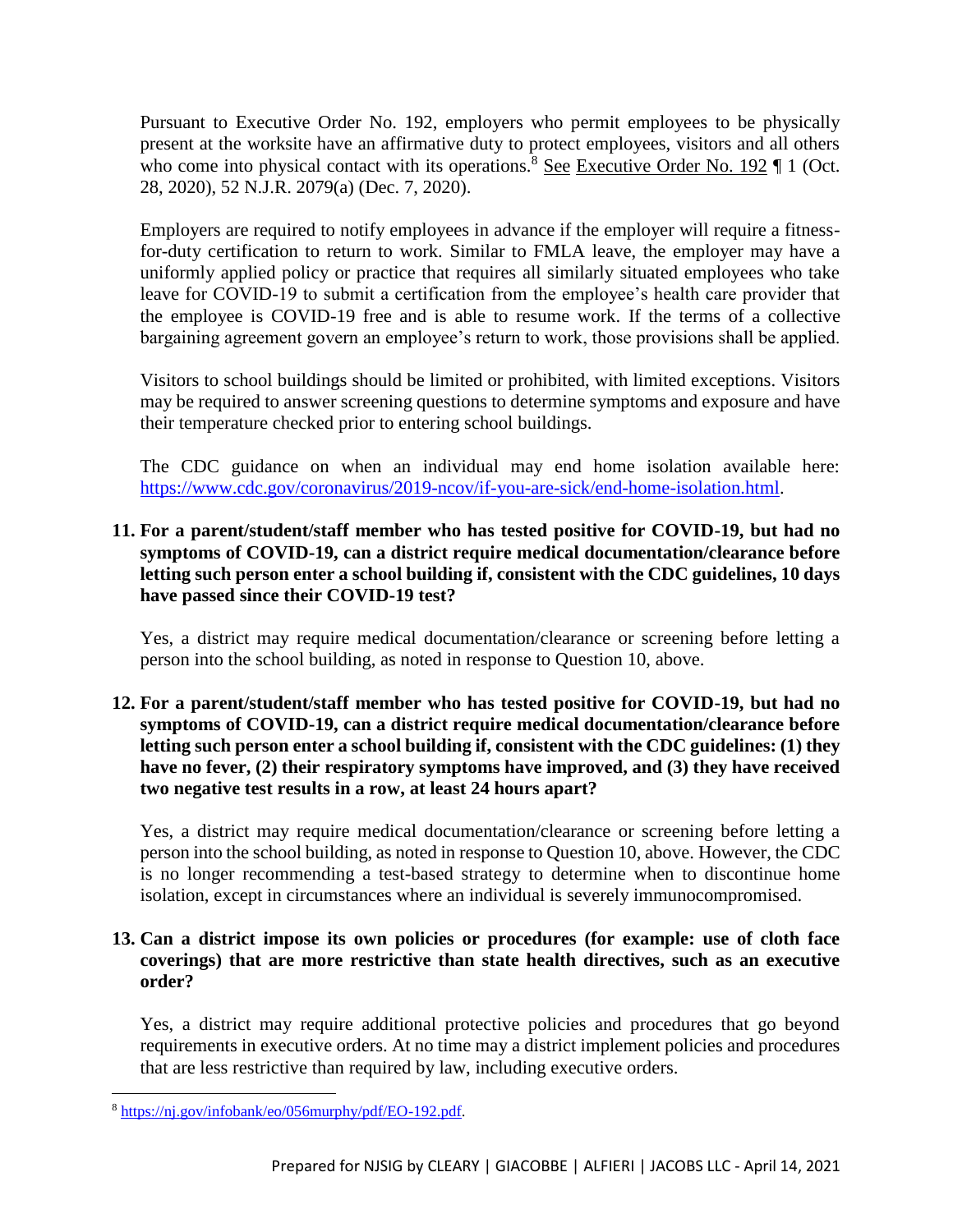With respect to requiring face coverings and masks, limited exceptions should be provided when wearing a face covering would inhibit the individual's health (e.g. the individual cannot remove the mask on their own) or where the individual is under two (2) years of age. The district must consider Federal, State and local health authority guidelines on safety and health policies and procedures. As of July 30, 2020, face coverings or masks are required at all times for indoor gatherings, with limited exceptions. See Executive Order No. 152 ¶ 1 (June 9, 2020), 52 N.J.R. 1301(a) (July 6, 2020) (establishing requirements for indoor gatherings).<sup>9</sup>

## **14. Can a district mandate that employees receive a COVID-19 vaccine?**

Yes, the U.S. Equal Employment Opportunity Commission ("EEOC") has advised that an employer can require employees to receive a COVID-19 vaccine in order to return to the workplace. However, employers must provide exemptions and/or reasonable accommodations for employees who cannot receive a COVID-19 vaccine due to medical disability or who cannot receive a COVID-19 vaccine due to a sincerely held religious belief, practice or observance.

At this time, we do not recommend that districts mandate employees to receive a COVID-19 vaccine.

<sup>9</sup> [https://nj.gov/infobank/eo/056murphy/pdf/EO-152.pdf.](https://nj.gov/infobank/eo/056murphy/pdf/EO-152.pdf)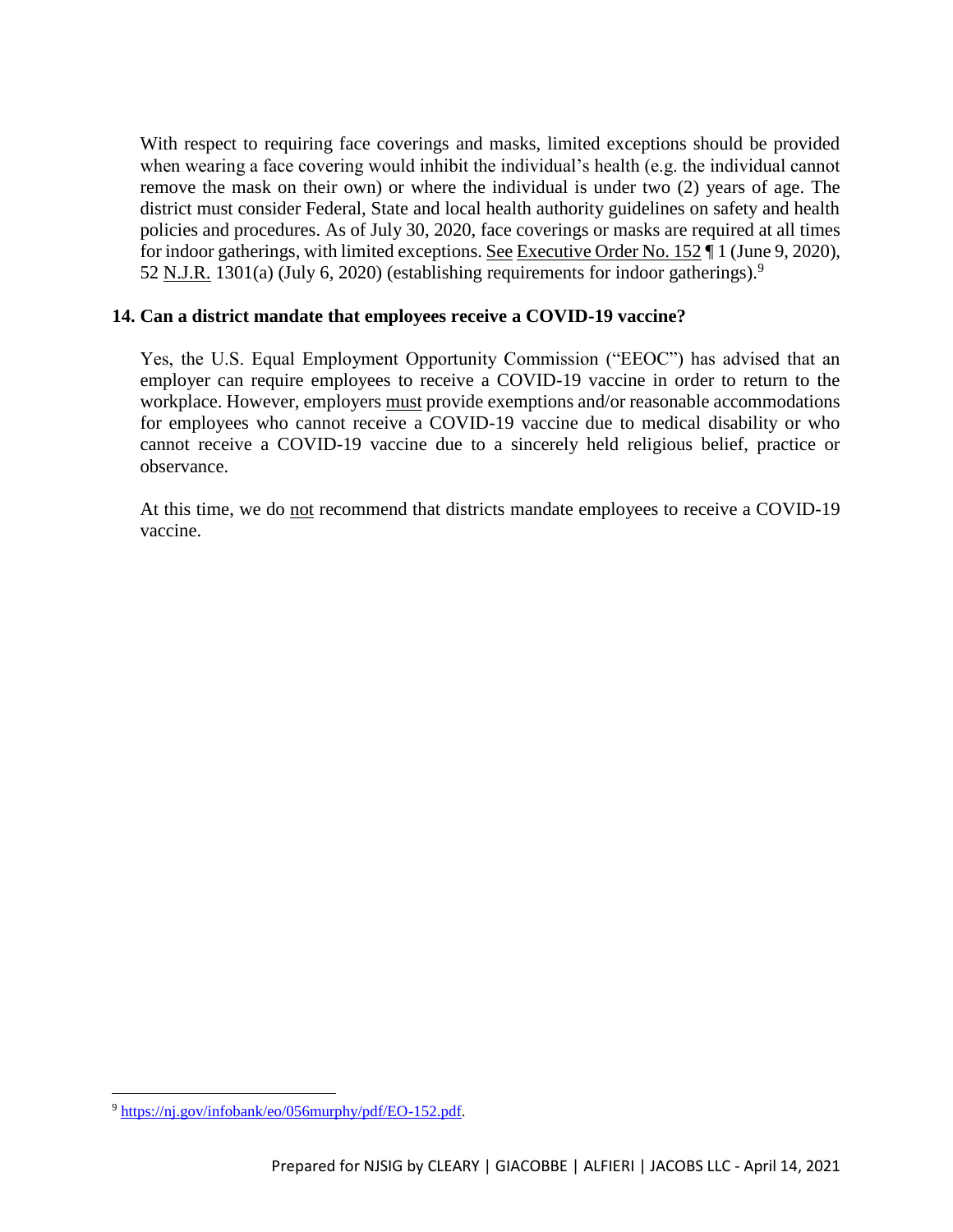**Proposed Memorandum to Faculty and Staff for Returning to Work/Continuing In-Person Learning [***Board Not Voluntarily Providing FFCRA Leave***]**

Date

Dear Faculty and Staff:

This memorandum is intended to notify you of the Board of Education's (the "Board") expectations for faculty and staff during the remainder of the 2020-2021 school year. This memorandum also provides information regarding available leave options for employees who may be unable to perform their duties in-person. Please contact Human Resources if there are any matters that are not sufficiently addressed within this memorandum.

First, and as you are aware, Executive Order No. 175 permitted limited in-person instruction at schools in New Jersey for the 2020-2021 school year. Recently, the State has advised that all schools should be open for full-time in-person instruction for the 2021-2022 school year. The New Jersey Department of Education ("NJDOE"), New Jersey Department of Health ("NJDOH") and U.S. Centers for Disease Control and Prevention ("CDC") have issued guidance that the Board is relying upon to develop and modify School District operations to protect health and safety of faculty, staff and students during the COVID-19 pandemic.

As you are aware, New Jersey pre-K through 12th grade educators and staff are eligible to receive the COVID-19 vaccine. The State is continuously expanding COVID-19 vaccine eligibility. The Board will not require faculty or staff to obtain a COVID-19 vaccine to return/continue to work in-person.

The health and safety of our faculty, staff and students remains paramount. During the last year, the Board has relied upon its dedicated faculty and staff and their invaluable commitment to students under extremely challenging circumstances. Such continuous commitment has provided critical support services to students to help identify students with learning deficits, students experiencing abuse, and students battling with depression and/or suicidal ideation.

The Board has implemented protective measures and procedures for reopening, which will be continued throughout the 2021-2022 school year, subject to current and applicable public health and safety requirements and recommendations, including:

- All faculty, staff, students and visitors must wear a face covering or mask while in School District buildings, with the exception of those working alone in single occupancy office spaces. Other limited exceptions may be granted for health purposes on an individual basis. Faculty and staff may choose their own face covering or mask or use a mask provided by the Board;
- All faculty and staff will maintain a 6-foot distance from their colleagues and students;
- Students must be situated at least 3-feet from each other in classrooms, pursuant to updated CDC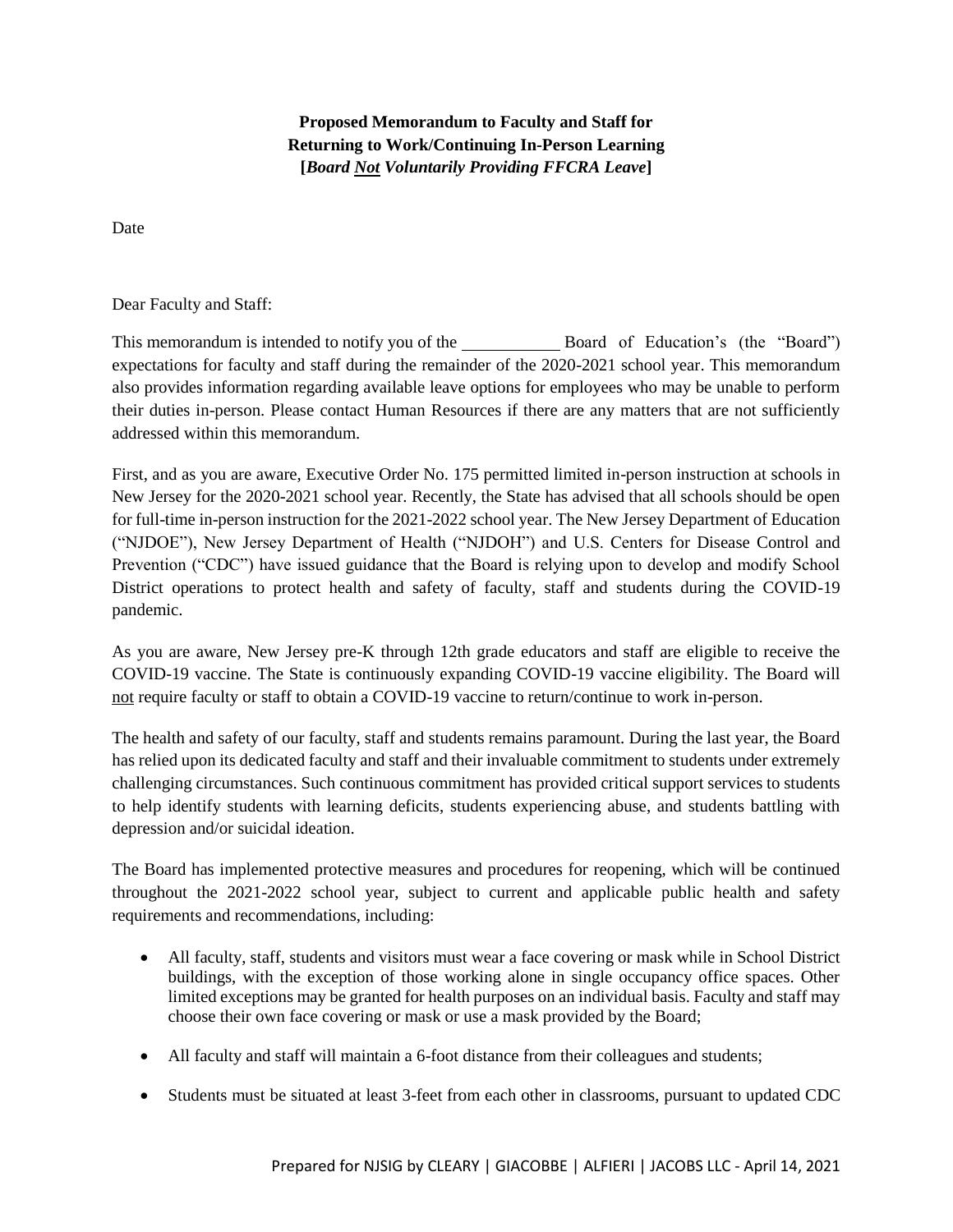guidance issued on March 19, 2021, and students must maintain 6-feet of distance in common areas, hallways and when eating meals;

- Faculty, staff and students will frequently wash their hands and/or use hand sanitizer (of at least 60% alcohol) when soap and water are unavailable;
- No faculty or staff member will report to work in-person if they have tested positive for COVID-19; have had close contact with someone confirmed to have COVID-19 in the past 14 days; or are experiencing any symptoms of COVID-19, including:
	- o Cough
	- o Shortness of breath or difficulty breathing
	- $\circ$  Fever (at or above 100.4°F) all faculty and staff should check their own temperatures each day prior to reporting to work
	- o Chills, or repeated shaking with chills
	- o Headache
	- o Sore throat
	- o Muscle pain

\_\_\_\_\_\_\_\_\_\_\_\_\_\_\_\_\_\_\_\_\_\_\_\_\_\_\_\_.

- o New loss of taste or smell
- If a faculty or staff member becomes ill while at work, s/he must immediately notify his/her supervisor. The individual will be immediately sent home to seek appropriate medical care.

The Board will continue to require faculty, staff and students who are exposed to COVID-19 to quarantine based on applicable public health requirements. However, in accordance with CDC and NJDOH guidance, the Board will not require individuals who are fully vaccinated and individuals who have recovered from COVID-19 within the previous 3 months to quarantine following a potential exposure to COVID-19, unless the individual experiences symptoms of COVID-19.

You may be aware that, as of December 31, 2020, employers are no longer mandated to provide Federal Families First Coronavirus Response Act ("FFCRA") benefits to their employees for COVID-19-related leave. As a result, faculty and staff will be required to utilize accrued sick, personal or vacation leave for absences related to COVID-19.

For those faculty and staff members who, as a result of personal circumstances, cannot return to work inperson for the School District's 2021-2022 school year, please contact by or before \_\_\_\_\_\_\_\_\_\_\_\_, 2021. For some, difficult decisions must be made due to serious health conditions or lack of childcare, which may prevent them from working in-person. Faculty and staff members are reminded to review the Board's Policies concerning employee benefits and leaves of absence, along with the respective collective negotiations agreement regarding how paid and unpaid leaves may affect their health benefits, pension contributions and compensation. Faculty and staff members are further invited to contact Human Resources with any questions.

For more information concerning applicable leave entitlements, please contact

Employees who are seeking a reasonable accommodation to perform the essential functions of their position, please contact \_\_\_\_\_\_\_\_\_\_\_\_\_\_\_\_\_\_\_\_\_\_\_\_\_\_ for a copy of their job description. That job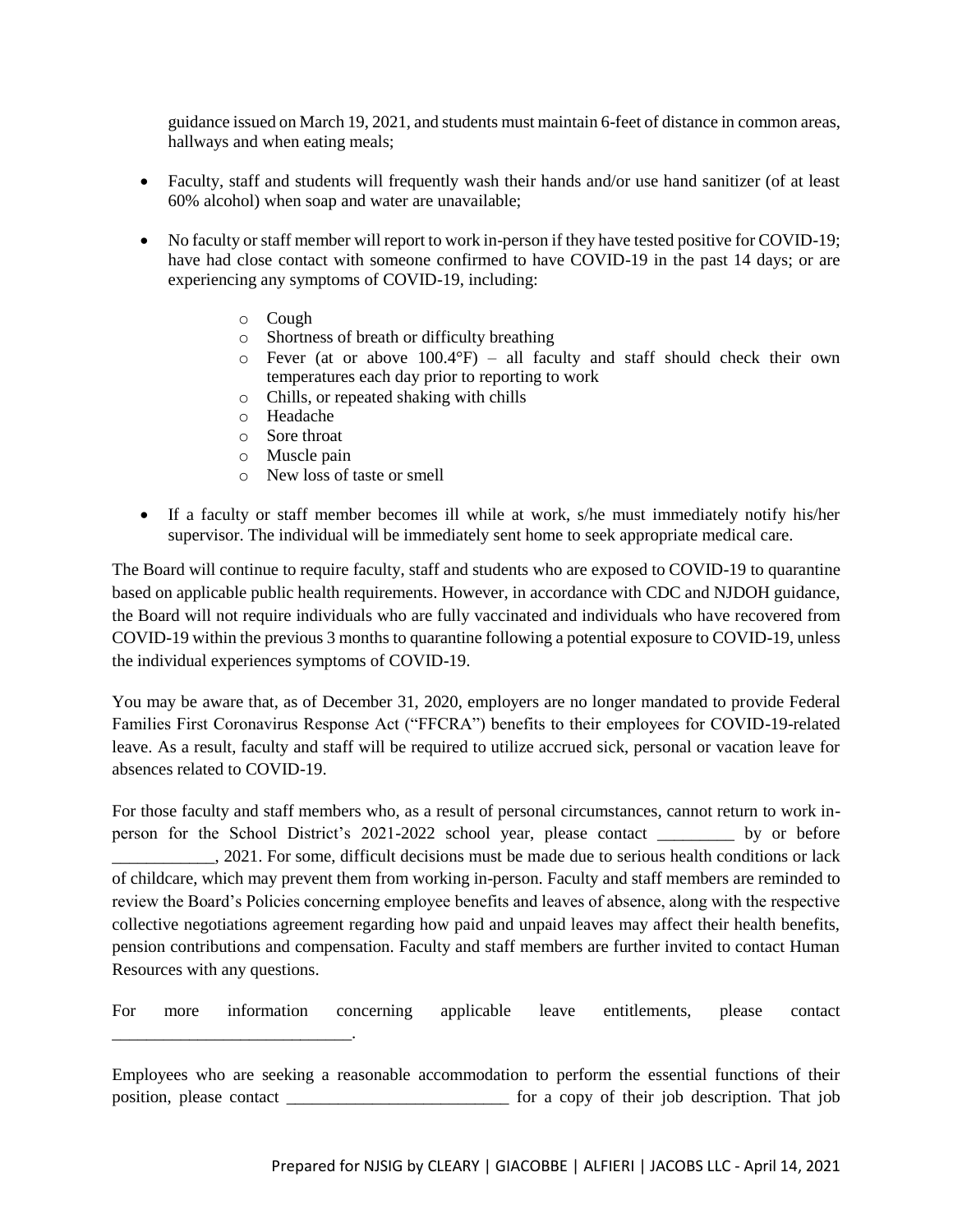description, along with **Form A** (*attached*) must be submitted to the faculty and staff member's medical doctor for his/her review and completion.

Employees may be eligible to take job-protected leave under the New Jersey Family Leave Act ("NJFLA") or the Family and Medical Leave Act ("FMLA") if a family member, or someone who is the equivalent of family, has COVID-19 or is isolated or quarantined because of suspected exposure to COVID-19. You cannot take leave under NJFLA based on your own COVID-19 diagnosis, but you can use accrued sick leave for necessary absences. If you are requesting FMLA or NJFLA leave, please submit a request in writing to the control of the control of the control of the control of the control of the control of the control of the control of the control of the control of the control of the control of the control of the control of t

NJFLA leave may also be available for employees whose child or place of care is closed or unavailable due to COVID-19. Employees who are seeking leave due to unavailability of childcare, please submit a request in writing to \_\_\_\_\_\_\_\_\_\_\_\_\_\_\_\_\_\_\_\_ and a completed **Form B** (*attached*).

It is important that the Board receives your responses by \_\_\_\_\_\_\_\_\_\_\_\_\_, 2021 so that the Board can assess its staffing needs for the 2021-2022 school year.

Sincerely,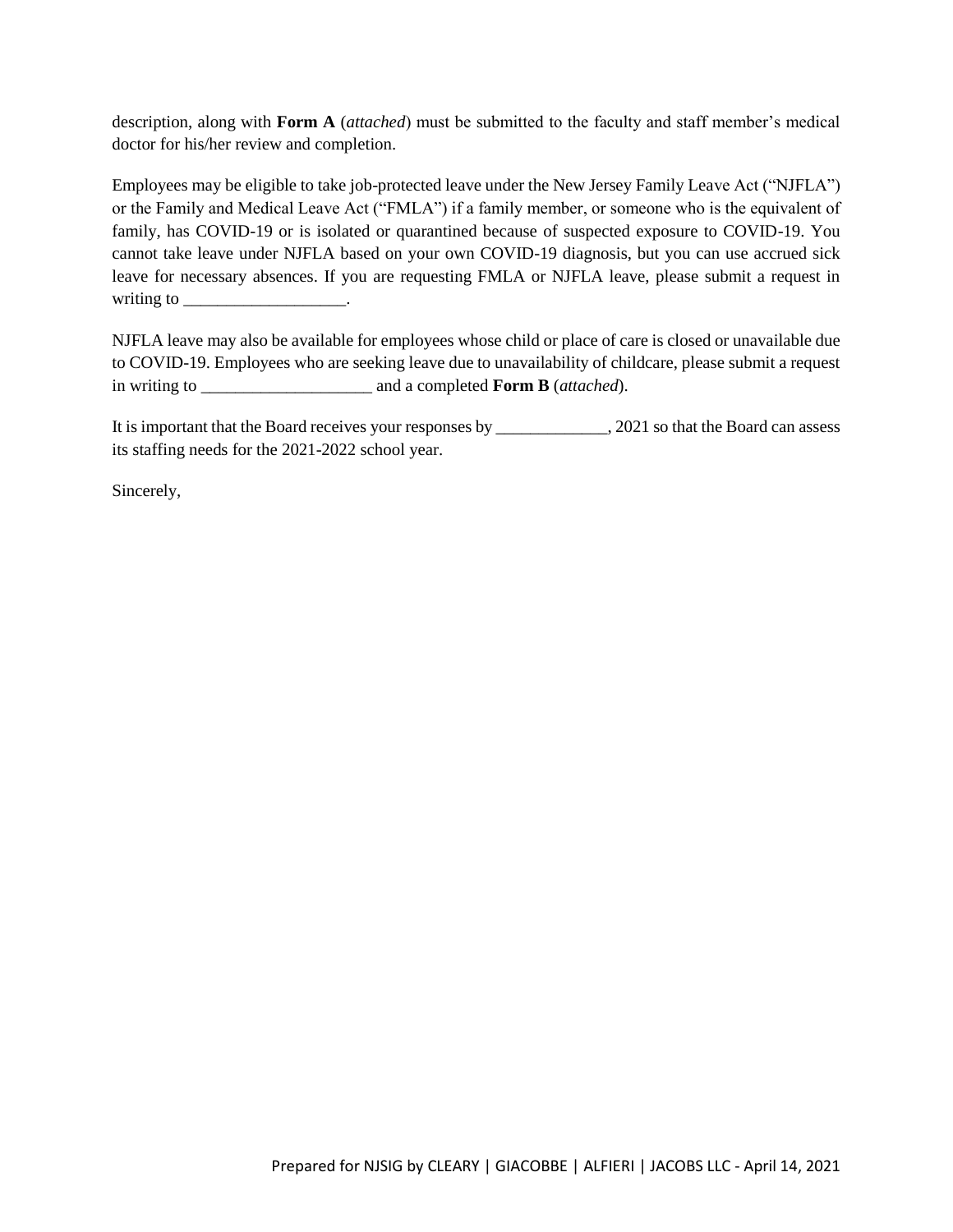## **FORM A Request for Reasonable Accommodation**

(*you must present a copy of your job description to your physician*)

| <b>Employee to Complete:</b>                                                                      |                                                                                                                       |       |
|---------------------------------------------------------------------------------------------------|-----------------------------------------------------------------------------------------------------------------------|-------|
|                                                                                                   |                                                                                                                       |       |
|                                                                                                   |                                                                                                                       |       |
|                                                                                                   |                                                                                                                       |       |
| Work Site(s): $\frac{1}{2}$ Mork Site(s):                                                         |                                                                                                                       |       |
| Fully vaccinated against COVID-19:                                                                | $[$ $]$ YES                                                                                                           | DATE: |
|                                                                                                   | [ ] FIRST DOSE                                                                                                        | DATE: |
|                                                                                                   | $[$ ] NO                                                                                                              |       |
| Tested positive for/diagnosed with<br>COVID-19 and recovered within<br>previous three (3) months: | $[$   YES                                                                                                             | DATE: |
|                                                                                                   | $[$ $]$ NO                                                                                                            |       |
| <b>Physician to Complete:</b>                                                                     |                                                                                                                       |       |
| Physician's Name:                                                                                 |                                                                                                                       |       |
| <b>Office Address:</b>                                                                            | <u> 1989 - Johann Barn, amerikan bernama di sebagai bernama di sebagai bernama di sebagai bernama di sebagai bern</u> |       |
|                                                                                                   |                                                                                                                       |       |
|                                                                                                   |                                                                                                                       |       |
|                                                                                                   |                                                                                                                       |       |
|                                                                                                   |                                                                                                                       |       |
| <b>Information Concerning Employee:</b>                                                           |                                                                                                                       |       |

- a. Nature of medical condition:
- b. Anticipated duration of condition: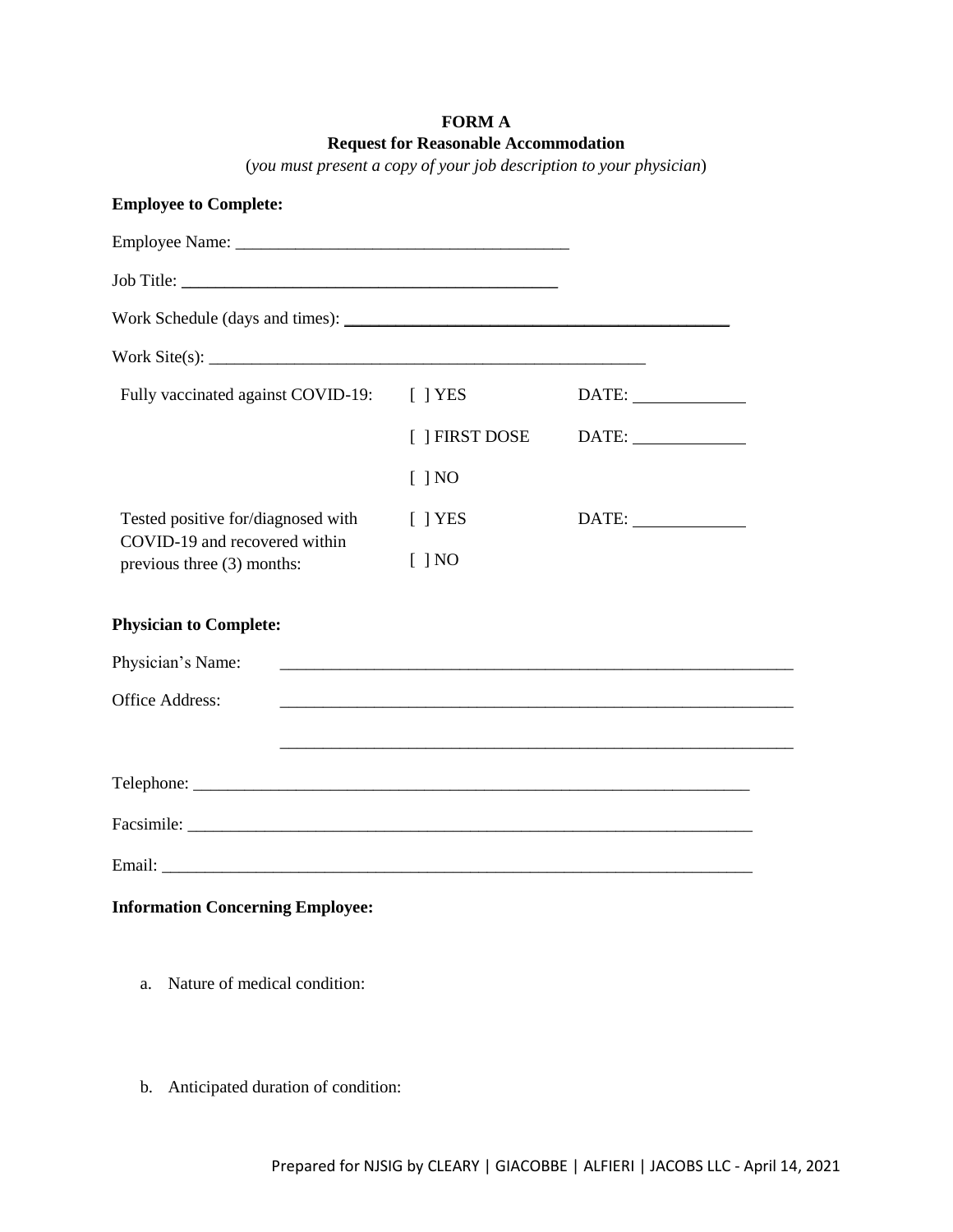- c. How the condition impacts the Employee's activities of daily living (i.e., walking, thinking, breathing, focusing):
- d. How the condition impacts the Employee's ability to perform a duty or duties set forth in the Employee's job description (attached):
- e. Whether the Employee requires one or more workplace accommodations to perform any duty or duties listed in his/her job description;
- f. What workplace accommodations would enable the Employee to perform the duty or duties otherwise impacted by the medical condition:
- g. How each identified workplace accommodation will enable the Employee to perform the duty or duties impacted by the medical condition:
- h. Next scheduled examination date (during which the Employee's need for an accommodation will be re-assessed):

| <b>Physician's Signature:</b> | <b>Date:</b> |  |
|-------------------------------|--------------|--|
|-------------------------------|--------------|--|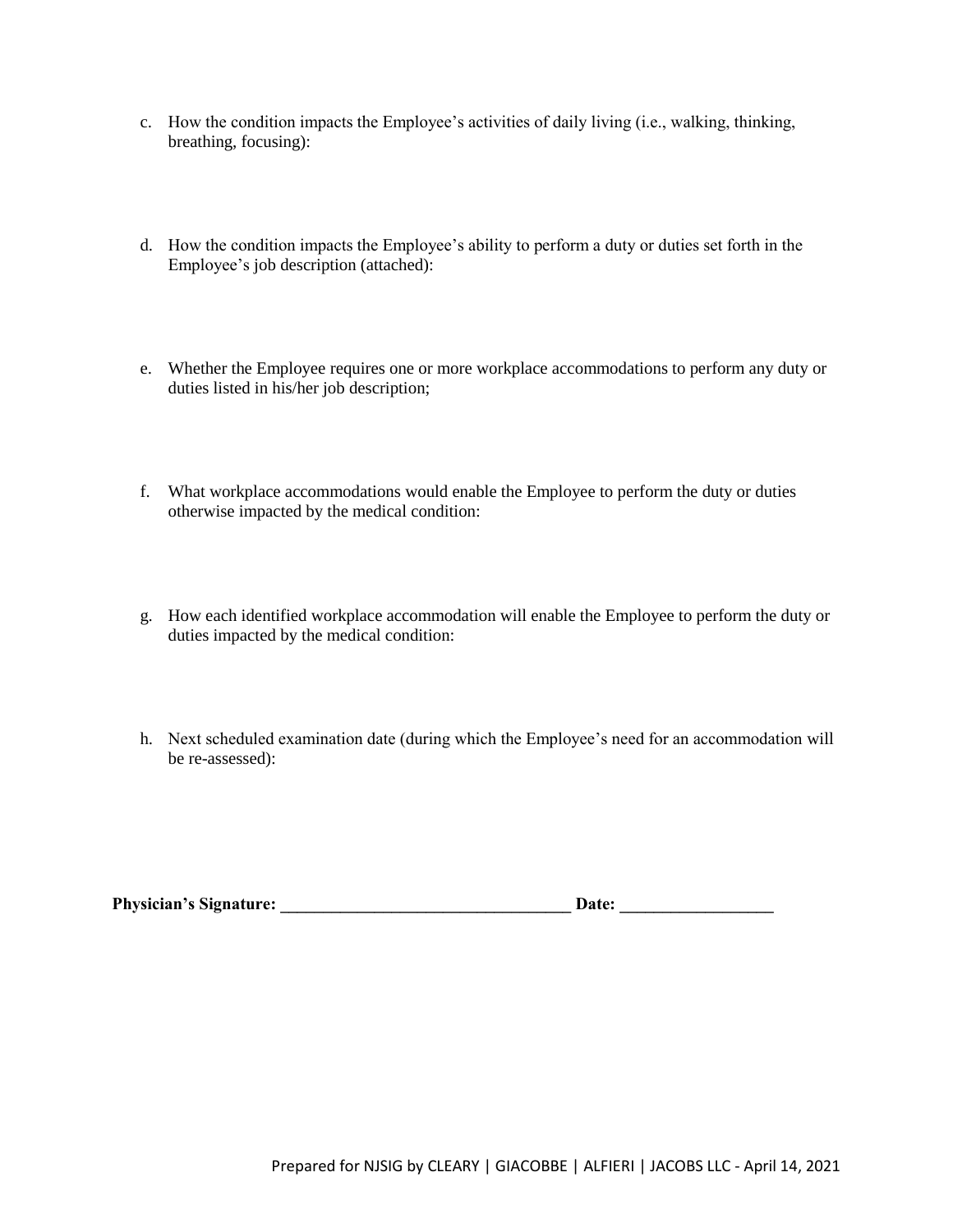# **FORM B Requests for Leave Due to Unavailability of Childcare (COVID-19)**

| Work Site(s): $\qquad \qquad$                                                                                        |
|----------------------------------------------------------------------------------------------------------------------|
|                                                                                                                      |
| ,我们也不会有什么。""我们的人,我们也不会有什么?""我们的人,我们也不会有什么?""我们的人,我们也不会有什么?""我们的人,我们也不会有什么?""我们的人<br>For each child, please identify: |
| Name of the school, place of care, or childcare provider that has closed or become unavailable due to<br>COVID-19:   |
| If additional unpaid leave is requested, please advise as to the anticipated dates for the leave:                    |
| <b>Employee attestation:</b>                                                                                         |
|                                                                                                                      |
| care for my child(ren) during the requested leave period, and therefore leave from work is necessary.                |
|                                                                                                                      |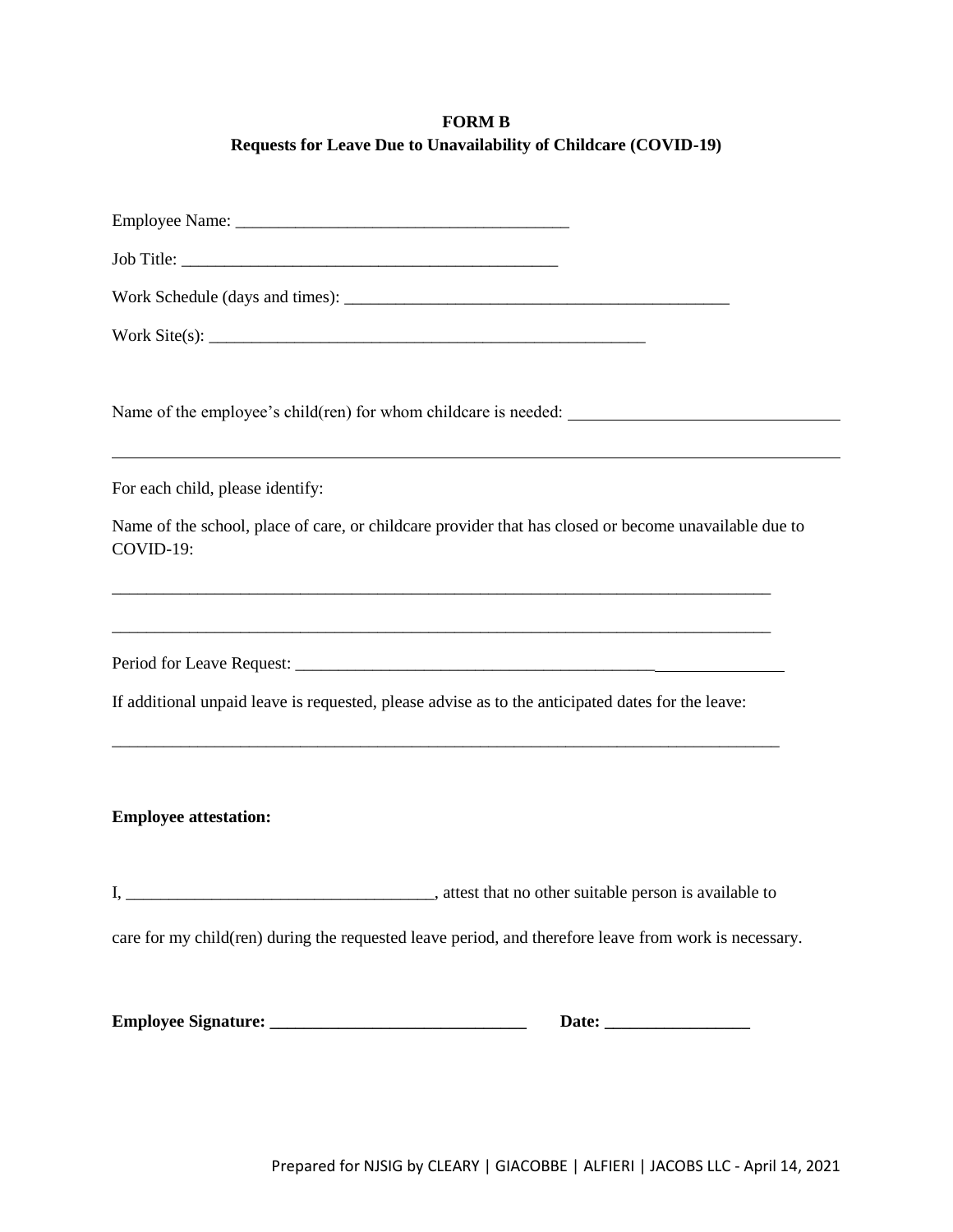#### **Proposed COVID-19 Quarantine Policy**

#### **[ ] School District**

#### **COVID-19 QUARANTINE REQUIREMENTS FOR ALL EMPLOYEES**

#### **PURPOSE**

The \_\_\_\_\_ Board of Education (the "Board") believes the health, safety and welfare of School District employees is paramount. To limit the continued spread of the coronavirus disease 2019 ("COVID-19") and provide a safe and healthy school environment, the Board implements the following Policy to encourage employees to follow the State of New Jersey Incoming Travel Advisory and U.S. Centers for Disease Control and Prevention ("CDC") guidance.

#### **NON-ESSENTIAL TRAVEL**

Due to the ongoing COVID-19 pandemic, the State of New Jersey revised its Incoming Travel Advisory (the "Travel Advisory") to continue to discourage all non-essential travel. Travelers and residents returning to New Jersey from any U.S. state or territory beyond the immediate region (New York, Connecticut, Pennsylvania and Delaware) should self-quarantine at their home, hotel, or other temporary lodging following recommendations from the CDC: $^{10}$ 

- If travel is unavoidable, travelers should consider getting tested with a viral test (not an antibody test) 1-3 days before the trip and again 3-5 days after the trip.
- If travelers test positive, they should self-isolate for at least 10 days and should postpone travel during that time.
- If travelers test negative, they should quarantine for a full 7 days after travel.
- If testing is not available (or if the results are delayed), travelers should quarantine for 10 days after travel.

You do not need to quarantine or get tested before or after domestic travel if you are "fully vaccinated" or have clinically recovered from COVID-19 in the past 3 months.

You do not need to quarantine after international travel if you are "fully vaccinated" or have clinically recovered from COVID-19 in the past 3 months, but you may be required to get tested after returning from international travel.

"Fully vaccinated" means:

- 2 weeks after their second dose in a 2-dose vaccine series (e.g., Pfizer or Moderna), or
- 2 weeks after a single-dose vaccine (e.g., Johnson & Johnson/Janssen).

All travelers should continue to:

- Wear a mask over your nose and mouth
- Stay 6 feet from others and avoid crowds
- Wash your hands often or use hand sanitizer
- Monitor for COVID-19 symptoms after travel
- Isolate and get tested if you develop symptoms of COVID-19

<sup>10</sup> [https://www.cdc.gov/coronavirus/2019-ncov/travelers/travel-during-covid19.html.](https://www.cdc.gov/coronavirus/2019-ncov/travelers/travel-during-covid19.html)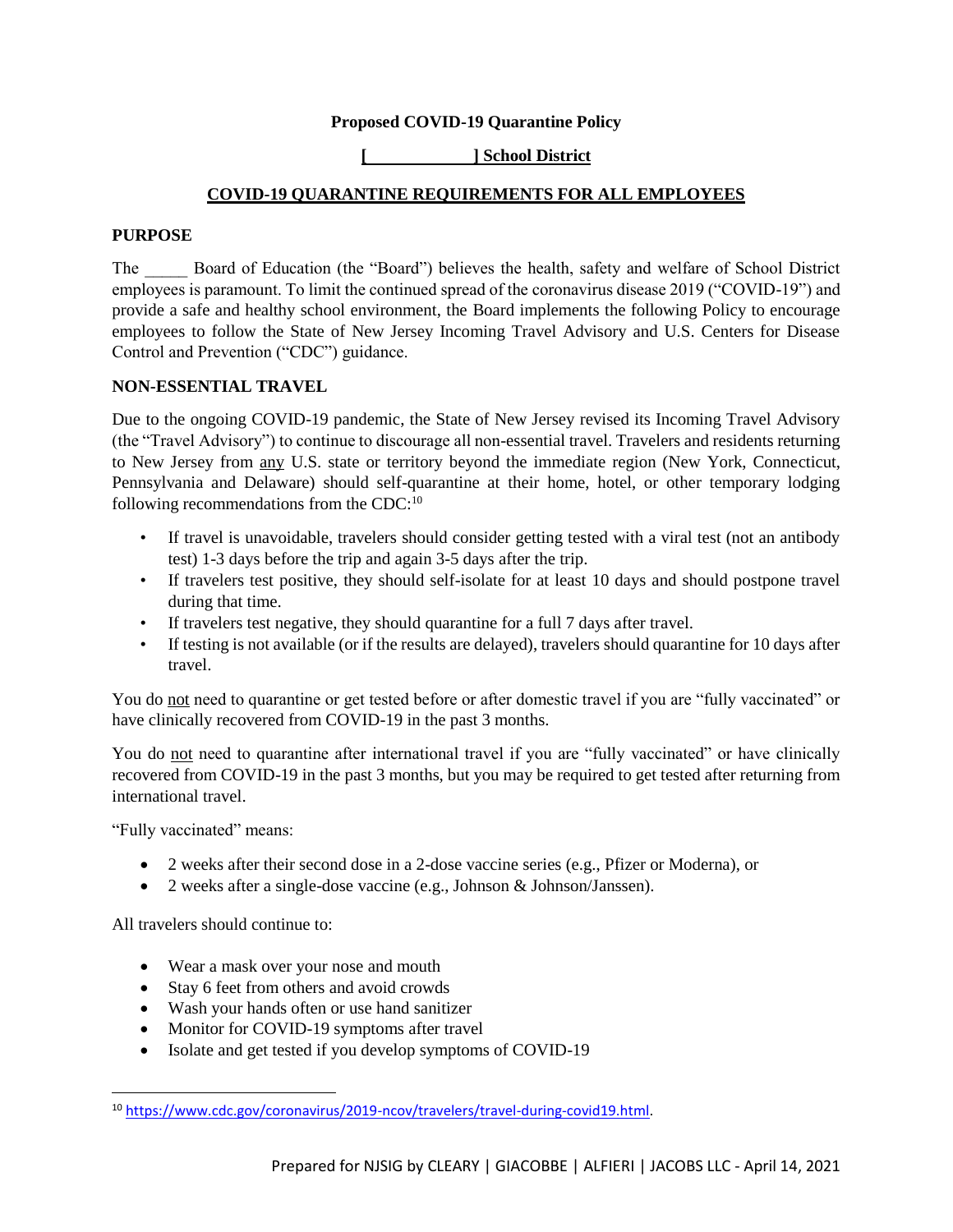The Travel Advisory does not apply in the following instances:

- 1. Individuals returning to New Jersey after traveling outside of the state for less than 24 hours or those traveling to New Jersey for less than 24 hours.
- 2. Individuals in transit through the state to another destination, provided that the time spent in the state is only the amount of time necessary to complete the transit, make use of travel services, such as a highway rest stop, or make necessary travel connections.
- 3. Individuals returning from essential travel, including:
	- a. Traveling to and from the state for work.
	- b. Traveling to and from the state for medical reasons, including individuals providing comfort and support to a patient.
	- c. Military personnel traveling to the state by order or directive of a state or Federal military authority.
	- d. Individuals traveling to comply with a court order, such as child custody.
- 4. Essential personnel or critical infrastructure workers.

Information on the Travel Advisory can be found on the New Jersey COVID-19 Information Hub.<sup>11</sup>

## **KNOWN EXPOSURE TO COVID-19**

The CDC and New Jersey Department of Health advise that if an individual is a "close contact" (any individual within 6 feet of an infected person for a total of 15 minutes or more) or has otherwise been exposed to COVID-19, the individual should self-quarantine for 14 days from their last exposure (if asymptomatic) or should self-quarantine for 10 days after symptom onset. The individual should consider getting tested for COVID-19.

Individuals are not required to quarantine following a known exposure to COVID-19 in the following instances:

- 1. Individual has tested positive for COVID-19 in the past 3 months and recovered, as long as they do not develop new symptoms. If new symptoms develop after an exposure, the individual should follow instructions for what to do if you're sick.<sup>12</sup>
- 2. Individual is fully vaccinated against COVID-19 and have remained asymptomatic since the current COVID-19 exposure.<sup>13</sup>

# **POLICY REQUIREMENTS**

 $\overline{a}$ 

This Policy applies to all School District employees:

1. School District employees who **travel to a U.S. state or territory beyond the immediate region and/or internationally**, must receive a negative COVID-19 test and quarantine for seven (7) days after returning from travel or quarantine for ten (10) days after returning from travel, so long as the Travel Advisory is in effect. These individuals will be required to work from home during the quarantine period. If the nature and duties of the individual's job cannot be performed from home, the individual will be required to utilize accrued sick, vacation or other leave time. If the individual has no accrued vacation or other leave time, the leave will be unpaid.

<sup>11</sup> [https://covid19.nj.gov/faqs/nj-information/travel-and-transportation/are-there-travel-restrictions-to-or-from](https://covid19.nj.gov/faqs/nj-information/travel-and-transportation/are-there-travel-restrictions-to-or-from-new-jersey)[new-jersey.](https://covid19.nj.gov/faqs/nj-information/travel-and-transportation/are-there-travel-restrictions-to-or-from-new-jersey)

<sup>12</sup> [https://www.cdc.gov/coronavirus/2019-ncov/if-you-are-sick/isolation.html.](https://www.cdc.gov/coronavirus/2019-ncov/if-you-are-sick/isolation.html)

<sup>13</sup> [https://www.cdc.gov/vaccines/covid-19/info-by-product/clinical-considerations.html.](https://www.cdc.gov/vaccines/covid-19/info-by-product/clinical-considerations.html)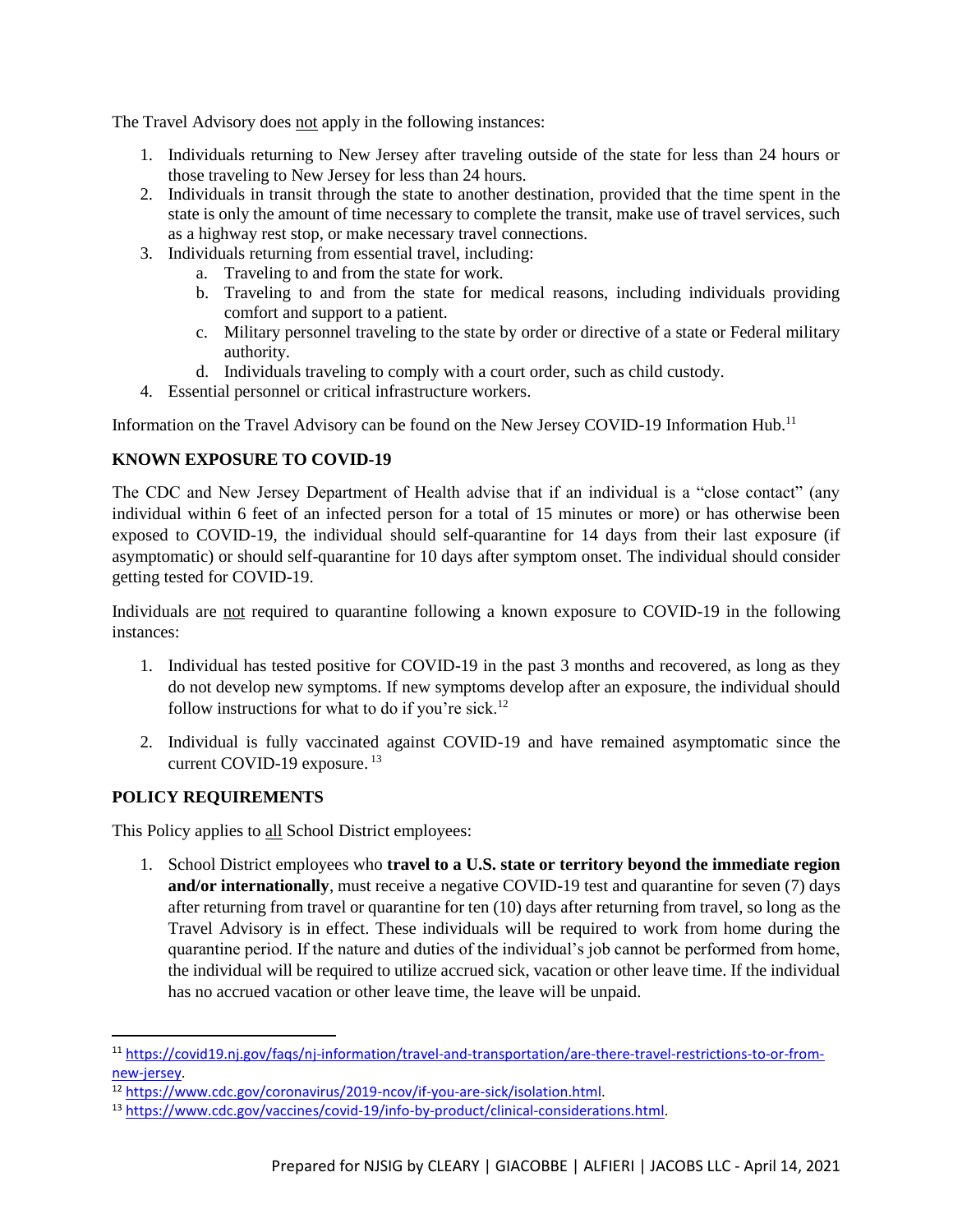- 2. School District employees who **test positive for COVID-19 and/or are diagnosed with COVID-19**, must self-quarantine for 10 days from the date of the positive test (if asymptomatic) or 10 days after symptom onset and at least 24 hours with no fever without fever-reducing medication and other symptoms of COVID-19 are improving (if symptomatic). These individuals will be permitted to work from home during the quarantine period, if possible. These individuals will be permitted to utilize accrued sick, vacation or other leave time to cover absences. If the individual has no accrued vacation or other leave time, the leave will be unpaid.
- 3. School District employees who are **identified as a "close contact"** (any individual within 6 feet of an infected person for a total of 15 minutes or more) **or otherwise exposed to COVID-19**, must self-quarantine for 14 days from their last exposure (if asymptomatic) or for 10 days after symptom onset and at least 24 hours with no fever without fever-reducing medication and other symptoms of COVID-19 are improving (if symptomatic). These individuals will be required to work from home during the quarantine period. If the nature and duties of the individual's job cannot be performed from home, the individual will be required to utilize accrued sick, vacation or other leave time to cover absences. If the individual has no accrued vacation or other leave time, the leave will be unpaid.
- 4. The **quarantine requirements** listed above do not apply to:
	- a. Individuals who have tested positive for COVID-19 in the past 3 months and recovered, as long as they do not develop new symptoms.
	- b. Individuals who are fully vaccinated against COVID-19 and meet the criteria issued by the CDC, as long as they do not develop new symptoms.
- 5. The **testing requirements** listed above do not apply to:
	- a. Individuals who have tested positive for COVID-19 in the past 3 months and recovered, as long as they do not develop new symptoms.
	- b. Individuals who are fully vaccinated against COVID-19 and are returning from domestic travel, as long as they do not develop new symptoms.
- 6. The Board reserves the right to determine which employees qualify as Critical Infrastructure Workers for the purposes of being exempt from the Travel Advisory. The Board reserves the right to permit Critical Infrastructure Workers who have had an exposure to COVID-19 but remain asymptomatic to continue to work in-person subject to additional screening, social distancing, and mitigation practices prior to and during their work shift, as outlined by the CDC.<sup>14</sup>
- 7. Any School District employees seeking to use vacation time and/or personal leave, including time for travel to another state or country, are required to provide the state of destination and get written pre-approval from their supervisor. The Board reserves the right to deny any vacation and/or personal leave requests due to the Travel Advisory if such leave and subsequent quarantine period would adversely affect School District operations and educational continuity, unless prohibited by a controlling collective negotiated agreement. If an employee travels outside of the immediate region and thereafter is required miss work as a result of the required quarantine period, the Board

<sup>14</sup> [https://www.cdc.gov/coronavirus/2019-ncov/community/critical-infrastructure-sectors.html.](https://www.cdc.gov/coronavirus/2019-ncov/community/critical-infrastructure-sectors.html)